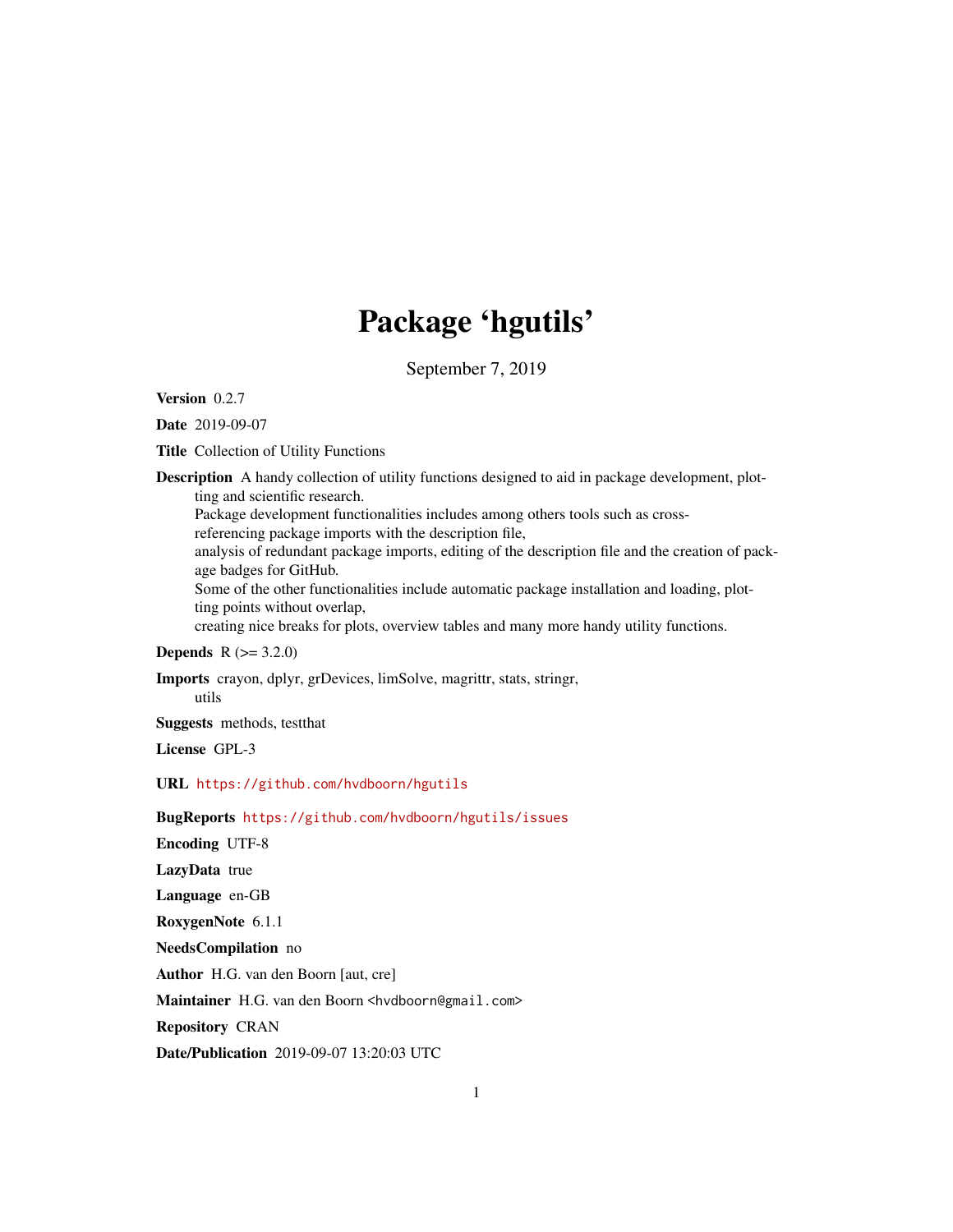# <span id="page-1-0"></span>R topics documented:

|       | $\overline{2}$ |
|-------|----------------|
|       | 3              |
|       | 3              |
|       | $\overline{4}$ |
|       | 5              |
|       | 5              |
|       | 6              |
|       | 7              |
|       | 8              |
|       | 9              |
|       | 10             |
|       | 10             |
|       | 11             |
|       | 11             |
|       | 13             |
|       | 13             |
|       | 14             |
|       | 16             |
|       | 16             |
|       | 17             |
|       | 17             |
|       | 19             |
|       | 19             |
|       | 20             |
|       | 21             |
|       | 21             |
|       | 22             |
|       | 23             |
|       | 24             |
|       | 24             |
|       | 25             |
|       | 26             |
|       | 27             |
| Index | 28             |

.pkg\_duplicated *Find duplicated packages names*

# Description

Find duplicated packages names

# Usage

.pkg\_duplicated(pkgs)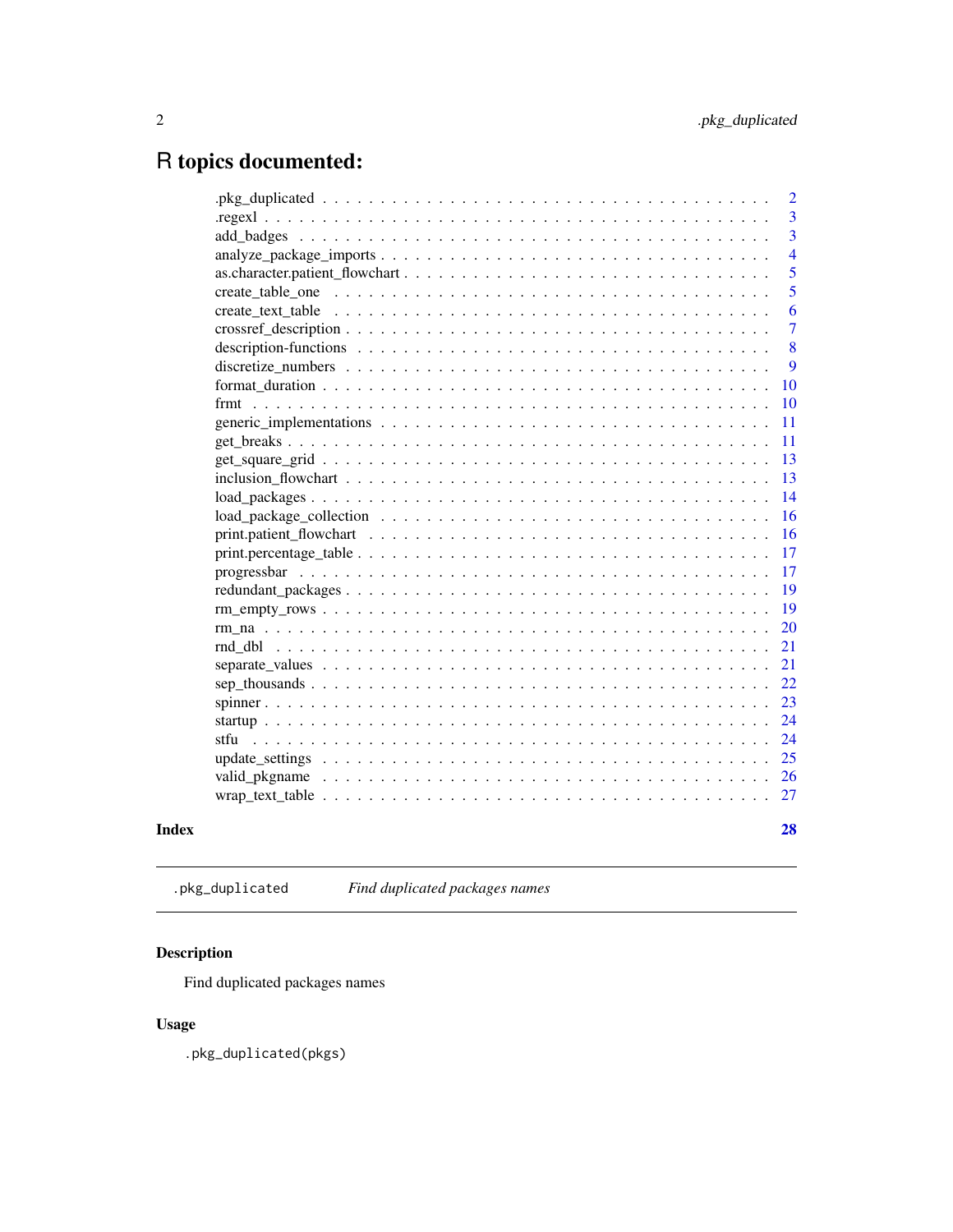#### <span id="page-2-0"></span>.regexl 3

### Arguments

pkgs A list of packages names

# Value

A named list of duplicated names and number of occurrences

.regexl *Extracts the matches from stringr::str\_match[\_all]*

### Description

Extracts the matches from stringr::str\_match[\_all]

### Usage

.regexl(result)

### Arguments

result The results from stringr::str\_match[\_all]

### Value

a list of matches

add\_badges *Add badges to the README file for use on Github*

### Description

Add badges to the README file for use on Github

### Usage

```
add_badges(github_pkg, states = c("active", "abandoned", "concept",
  "inactive", "moved", "suspended", "unsupported", "wip"),
  readme_file = "README.md", show_repo_status = TRUE,
  show_cran_version = TRUE, show_package_version = TRUE,
  show_min_r = TRUE, show_last_update = TRUE, show_travis = TRUE,
  show_code_coverage = TRUE)
```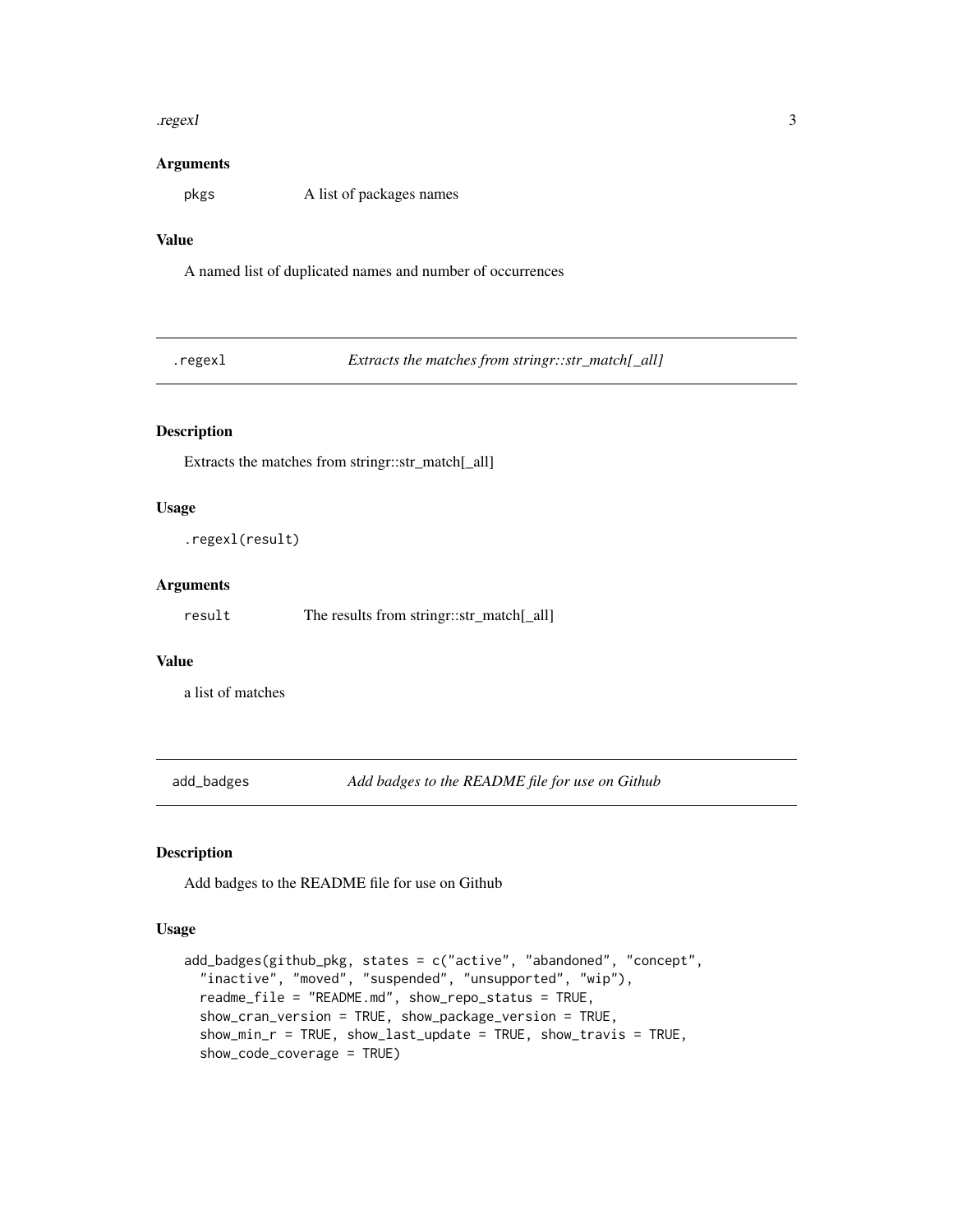<span id="page-3-0"></span>

| The Github repository                                                      |  |  |
|----------------------------------------------------------------------------|--|--|
| Current software cycle state                                               |  |  |
| The filename of the readme file                                            |  |  |
| show_repo_status                                                           |  |  |
| Whether to show the repository status as a badge                           |  |  |
| show_cran_version                                                          |  |  |
| Whether to show the CRAN version as a badge                                |  |  |
| show_package_version                                                       |  |  |
| Whether to show the package version as a badge                             |  |  |
| Whether to show the minimal R version as a badge                           |  |  |
| show_last_update                                                           |  |  |
| Whether to show the last update date as a badge                            |  |  |
| Whether to show the Travis test results as a badge (see https://travis-ci. |  |  |
| org)                                                                       |  |  |
| show_code_coverage                                                         |  |  |
| Whether to show the code coverage as a badge (see https://codecov.io)      |  |  |
|                                                                            |  |  |

# Examples

```
## Not run:
add_badges("hvdboorn/hgutils")
```
## End(Not run)

analyze\_package\_imports

*Analyze package imports*

# Description

Analyzes the package imports via library() and load\_packages() in a list of filenames.

# Usage

```
analyze_package_imports(files = list.files(pattern = "\\.[rR]$",
 recursive = TRUE))
```
### Arguments

files A vector of filenames of R source files. Typically this is created by list.files(folder, pattern="\\.[

### Value

a named list of results (invisibly). This list contains all import statements, a list of duplicated imports, a list of redundant imports, all function calls in the files with the corresponding imports and a list of packages with the number of function calls.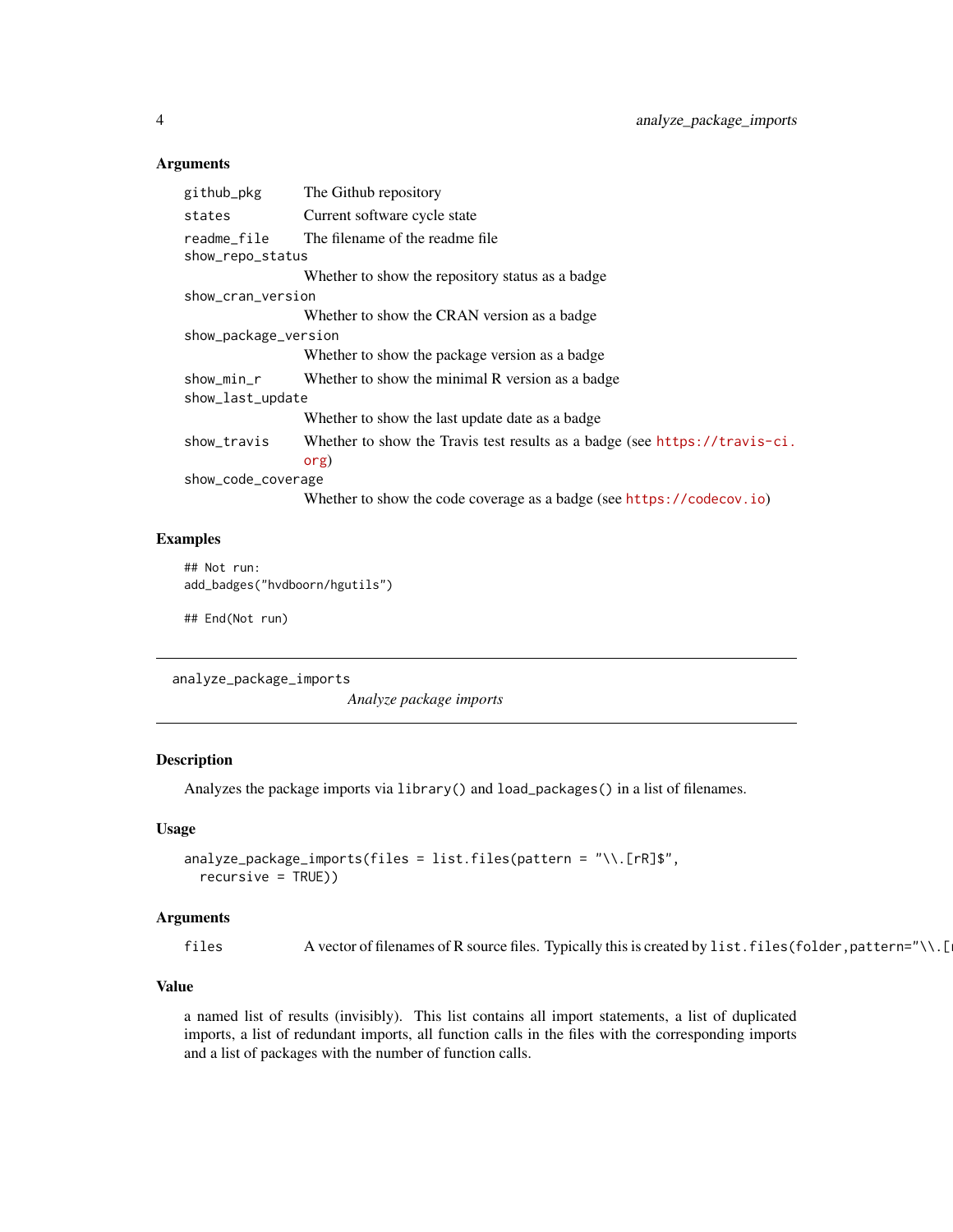# <span id="page-4-0"></span>as.character.patient\_flowchart 5

### Examples

```
## Not run:
analyze_package_imports(list.files(pattern="\\.[rR]$", recursive=TRUE))
## End(Not run)
```
as.character.patient\_flowchart

*Text representation of patient inclusion flowchart*

# Description

Text representation of patient inclusion flowchart

# Usage

## S3 method for class 'patient\_flowchart' as.character(x, length =  $7, ...$ )

### Arguments

| X                       | object to be coerced or tested.                    |
|-------------------------|----------------------------------------------------|
| length                  | Length of the arrows (to the right)                |
| $\cdot$ $\cdot$ $\cdot$ | further arguments passed to or from other methods. |

create\_table\_one *Table one*

# Description

Table one

# Usage

```
create_table_one(df, numbers_as_categories = TRUE, deaths = NULL)
create_contigency_table(df, x, max_size = 8,
 numbers_as_categories = TRUE, ...)
percentage_table(x, n_digits = 2)
```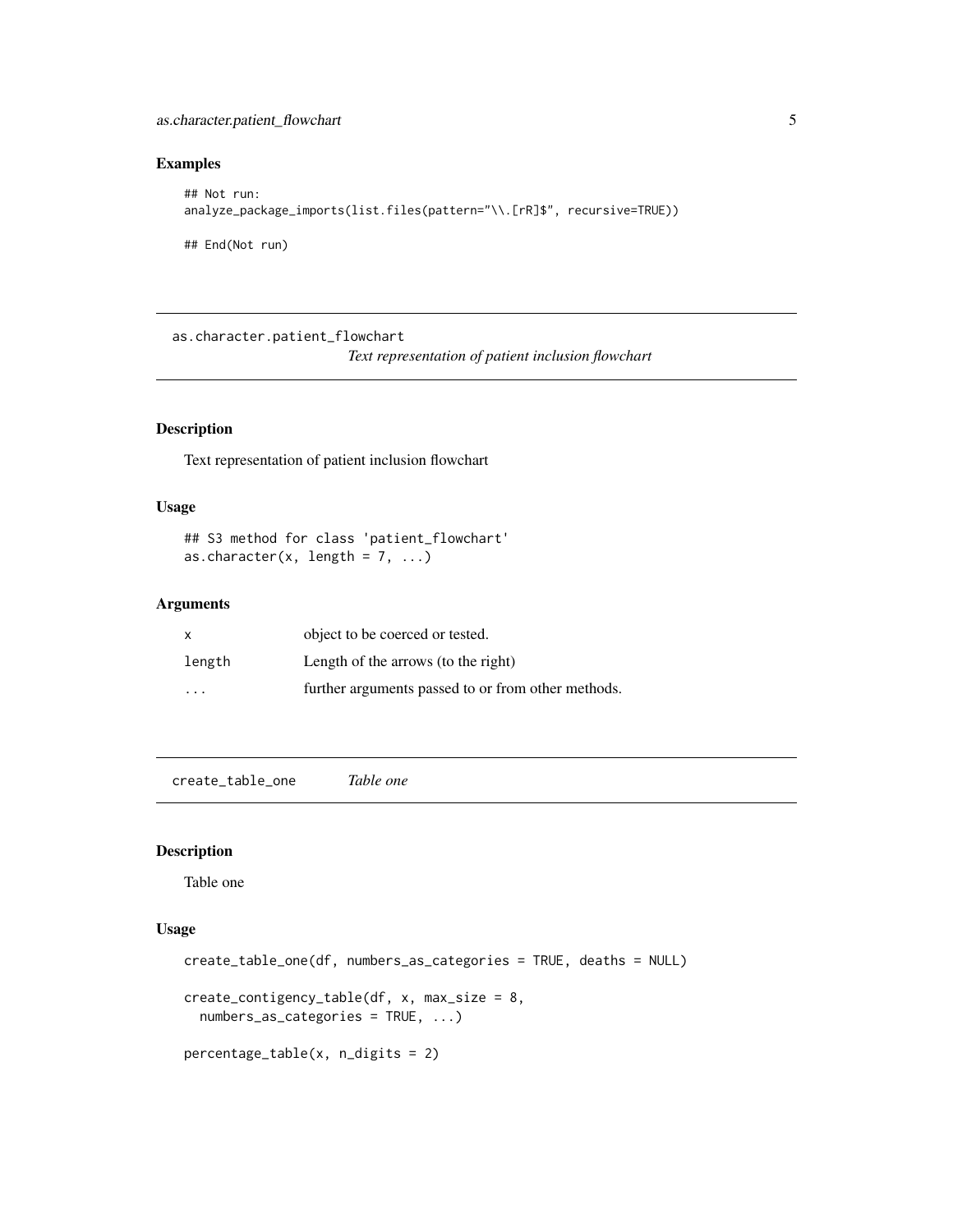<span id="page-5-0"></span>

| df                    | data.frame.                                                                                                                                                                                   |  |
|-----------------------|-----------------------------------------------------------------------------------------------------------------------------------------------------------------------------------------------|--|
| numbers_as_categories |                                                                                                                                                                                               |  |
|                       | Whether numbers should be categorized.                                                                                                                                                        |  |
| deaths                | The number of deaths in the population.                                                                                                                                                       |  |
| x                     | column vector name in df.                                                                                                                                                                     |  |
| max_size              | maximum size of unique elements in the numeric variable x before the values<br>are clustered.                                                                                                 |  |
| $\cdots$              | Arguments passed on to get_breaks                                                                                                                                                             |  |
|                       | <b>limits</b> axis limits. May be either a vector of 2 elements with lower and upper<br>bounds, or a single number (which is the upper bound, the lower bound is<br>then assumed to be $0$ ). |  |
|                       | N step size. The eventual intervals will be multiples of the divisors of N or<br>multiples of N when multiples_only is TRUE. Defaults to 10.                                                  |  |
|                       | <b>max_breaks</b> maximum amount of breaks, defaults to 10.                                                                                                                                   |  |
|                       | <b>int_only</b> whether only integer divisors of N may be used as breaks, defaults to<br>TRUE.                                                                                                |  |
|                       | multiples_only whether only multiples of N can be used as breaks, defaults to<br>FALSE.                                                                                                       |  |
|                       | include_bounds whether the resulting breaks should encompass min and max.<br>Defaults to TRUE.                                                                                                |  |
| n_digits              | The number of digits to which the percentages are rounded.                                                                                                                                    |  |
|                       |                                                                                                                                                                                               |  |

### Value

A dataframe containing the contingency tables for each of the variables in df.

A matrix with distinct (factor) labels and corresponding counts and percentages.

create\_text\_table *Creates a text table*

# Description

Creates a text table

# Usage

```
create_text_table(string, table_width = 80, compact = TRUE)
```
# Arguments

| string      | character vector of strings to reformat.                                                   |
|-------------|--------------------------------------------------------------------------------------------|
| table width | table character width.                                                                     |
| compact     | whether to take only the necessary space (TRUE) or to fill out the table_width<br>(FALSE). |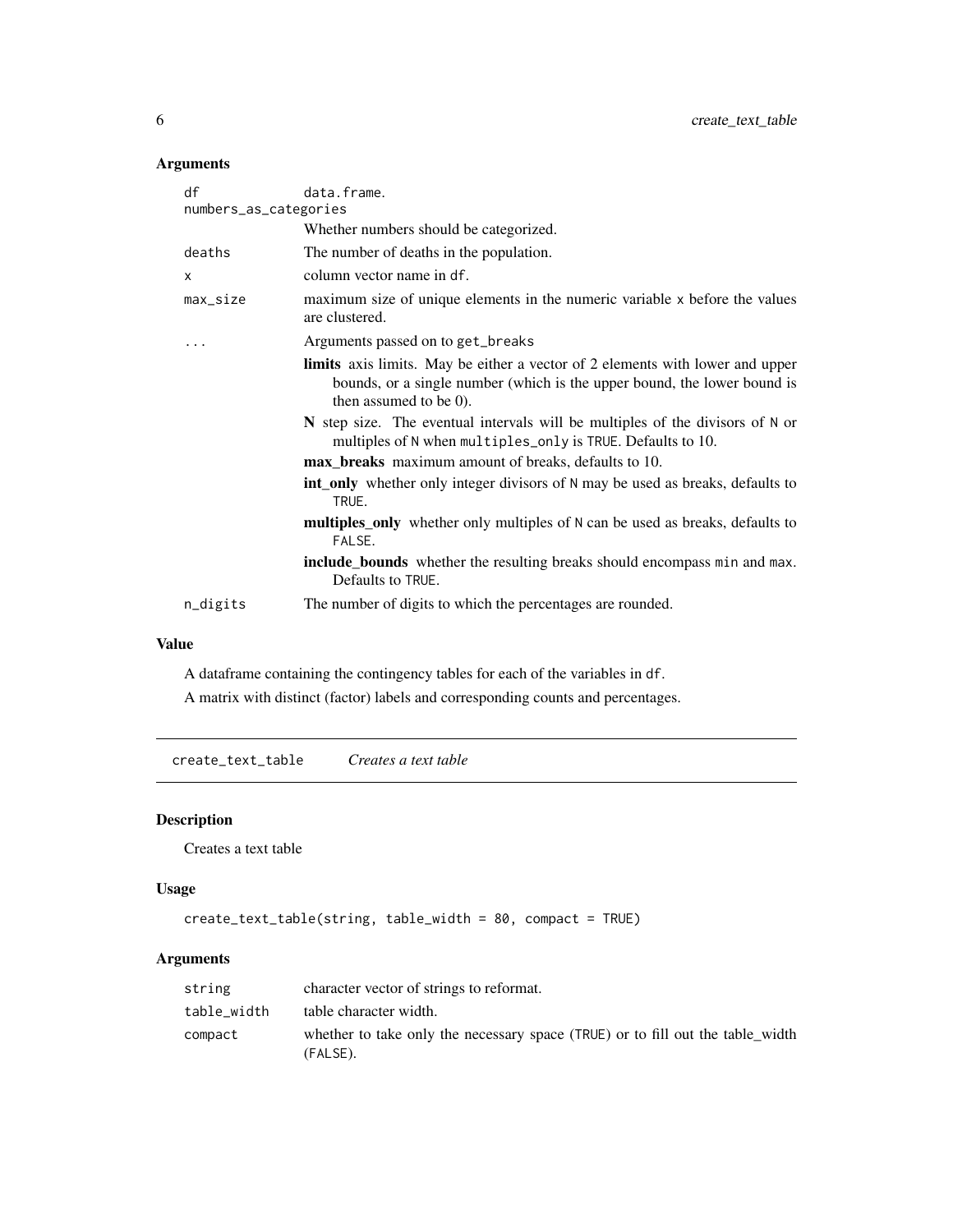# <span id="page-6-0"></span>Value

A vector of strings per row, forming together a table.

#### See Also

```
get_square_grid.
```
# Examples

```
cat(create_text_table(LETTERS),sep = "\n")
```
<span id="page-6-1"></span>crossref\_description *Set imports for* DESCRIPTION *file*

### Description

Update the *DESCRIPTION* file with all imported packages stated in the source code.

### Usage

```
crossref_description(skip_prompt = FALSE, update = TRUE,
  use_version_numbers = TRUE, rversion = "DEPENDENCIES_VERSION")
```
### Arguments

| skip_prompt         | whether to skip the confirmation prompt to change the DESCRIPTION file. De-<br>faults to FALSE.                                                                                                                       |
|---------------------|-----------------------------------------------------------------------------------------------------------------------------------------------------------------------------------------------------------------------|
| update              | whether the <i>DESCRIPTION</i> file should be updated. Defaults to TRUE.                                                                                                                                              |
| use_version_numbers |                                                                                                                                                                                                                       |
|                     | whether package version numbers should be included in the DESCRIPTION file.<br>Defaults to TRUE.                                                                                                                      |
| rversion            | version of R to be used in the <i>DESCRIPTION</i> file. Can be DEPENDENCIES_VERSION<br>for the latest version in the package dependencies, LATEST_VERSION for the cur-<br>rent R version or any valid version number. |

# Value

Invisibly returns a list with the current R version, the R version obtained from dependencies and packages names (including version numbers).

### See Also

# [numeric\\_version](#page-0-0)

Other developer functions: [generic\\_implementations](#page-10-1), [load\\_packages](#page-13-1), [update\\_settings](#page-24-1), [valid\\_pkgname](#page-25-1)

### Examples

## Not run: crossref\_description(skip\_prompt=TRUE)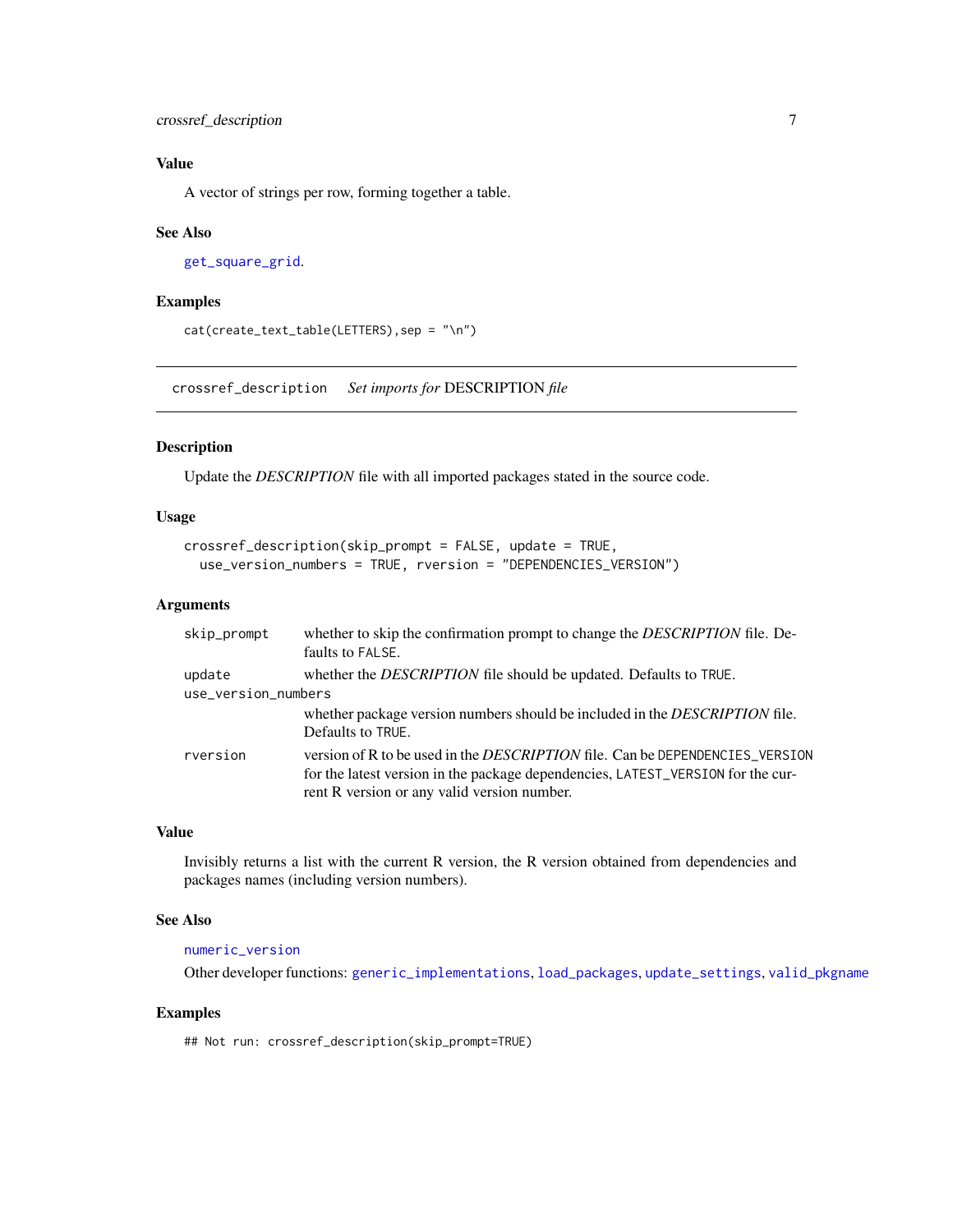<span id="page-7-0"></span>description-functions *Description functions*

### Description

Read, write and update the DESCRIPTION file. read.description reads the DESCRIPTION file in the current project directory and returns a named list. write.description writes the named list back to disk, overwriting the current DESCRIPTION file. Finally, update\_description combines both functions by reading the DESCRIPTION file, updating or creating a field and writing the result back to disk.

### Usage

```
read.description()
```
write.description(description)

update\_description(fieldname, value, after = NULL)

#### Arguments

| fieldname<br>the name of the field.                                                         |  |
|---------------------------------------------------------------------------------------------|--|
| value<br>the new value.                                                                     |  |
| after<br>if the field name is new, the name of the field after which the element is placed. |  |

# Details

The 'Depends', 'Imports' and 'Suggests' fields are sorted before writing the DESCRIPTION file.

### Examples

```
## Not run:
description = read.description()
write.description(read.description())
```
#update date in description file update\_description("Date", format(Sys.Date(), "%Y%-%m-%d"))

## End(Not run)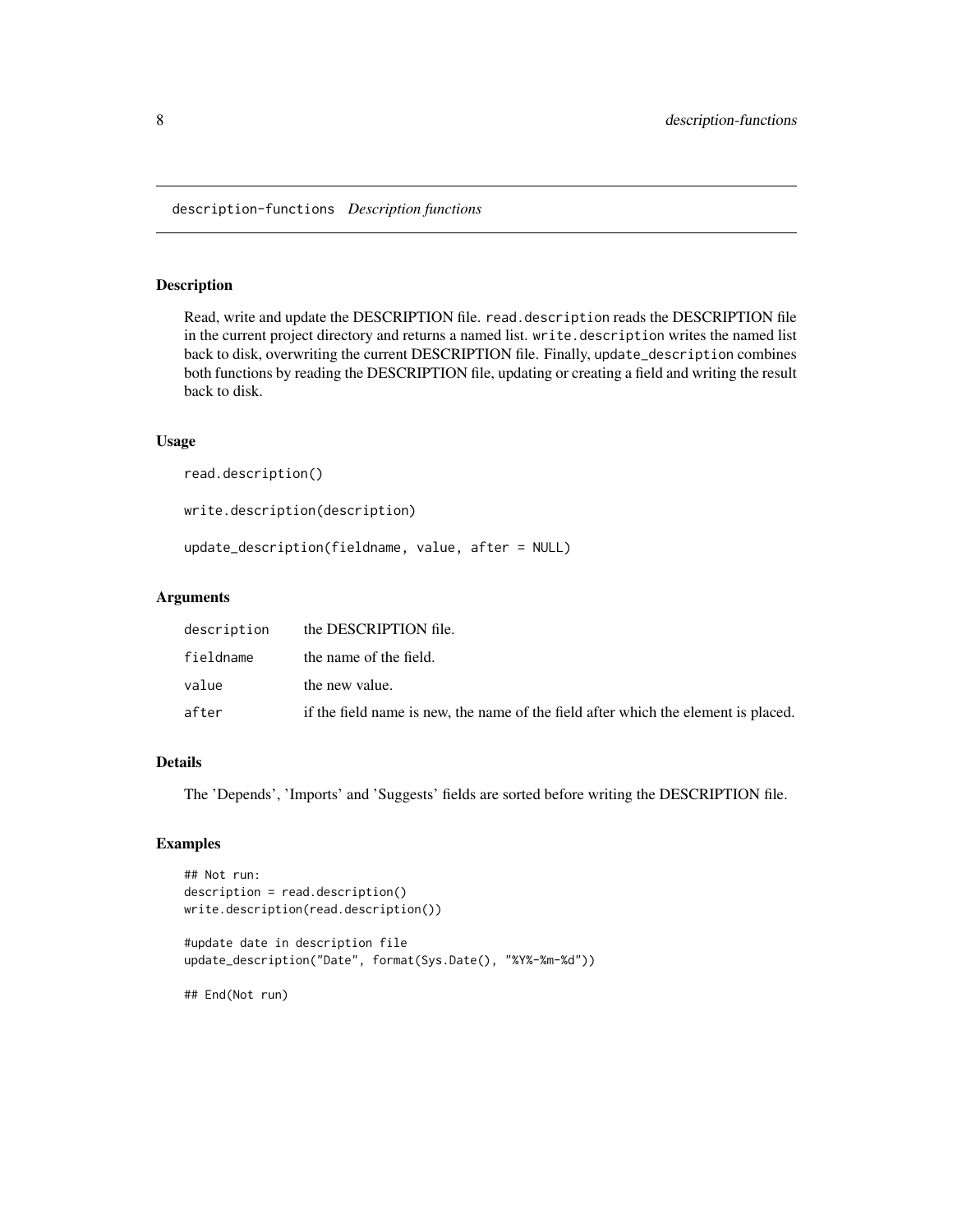#### <span id="page-8-0"></span>discretize\_numbers *Discretize continuous numbers*

# Description

Discretize continuous numbers

## Usage

```
discretize_numbers(x, min_size = 1, ...)
```
# Arguments

| x        | vector of numbers.                                                                                                                           |
|----------|----------------------------------------------------------------------------------------------------------------------------------------------|
| min_size | minimum size of bins at the edges. Any bins smaller than this size are combined.                                                             |
| $\cdots$ | Arguments passed on to get_breaks                                                                                                            |
|          | N step size. The eventual intervals will be multiples of the divisors of N or<br>multiples of N when multiples_only is TRUE. Defaults to 10. |
|          | max_breaks maximum amount of breaks, defaults to 10.                                                                                         |
|          | int only whether only integer divisors of N may be used as breaks, defaults to<br>TRUE.                                                      |
|          | <b>multiples_only</b> whether only multiples of N can be used as breaks, defaults to<br>FALSE.                                               |

# Details

The function get\_breaks is called to create the boundaries between groups. It is called on default with  $limits = range(x)$  and with include\_bounds = FALSE. This behaviour may be overridden with the ... argument, although it is advised not to do so to avoid empty groups.

NA values are preserved in the result.

### Value

A factor with the same length as x, with labels indicating bins.

```
ages = round(rnorm(1000,50,10)); ages[1] = NA
discretize_numbers(ages)
```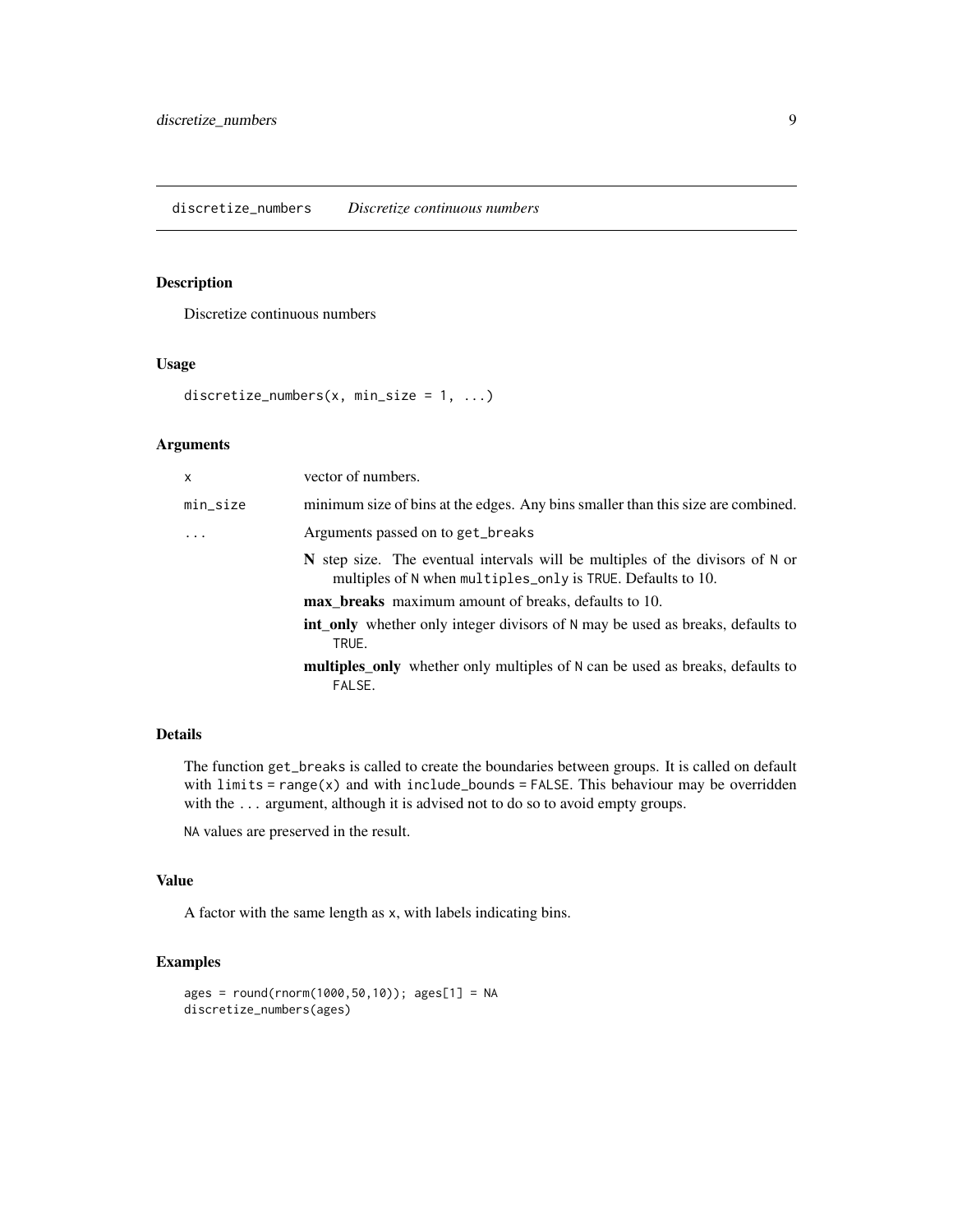<span id="page-9-0"></span>format\_duration *Format time duration*

# Description

Format time duration

# Usage

format\_duration(start, end = Sys.time())

### Arguments

start, end date-time objects as obtained via [Sys.time](#page-0-0)

### Value

A string representation of the duration.

frmt *Format variable value*

# Description

Creates a nice string representation of a variable value.

# Usage

 $frmt(x, show\_class = FALSE, use\_quotes = TRUE)$ 

# Arguments

| X          | variable for which a string representation is created. |
|------------|--------------------------------------------------------|
| show class | whether to show the class of x. Defaults to FALSE.     |
| use_quotes | whether to use single quotation marks (default: TRUE). |

# Value

A character vector with the string representation of x.

# Examples

frmt(c(1,2,3))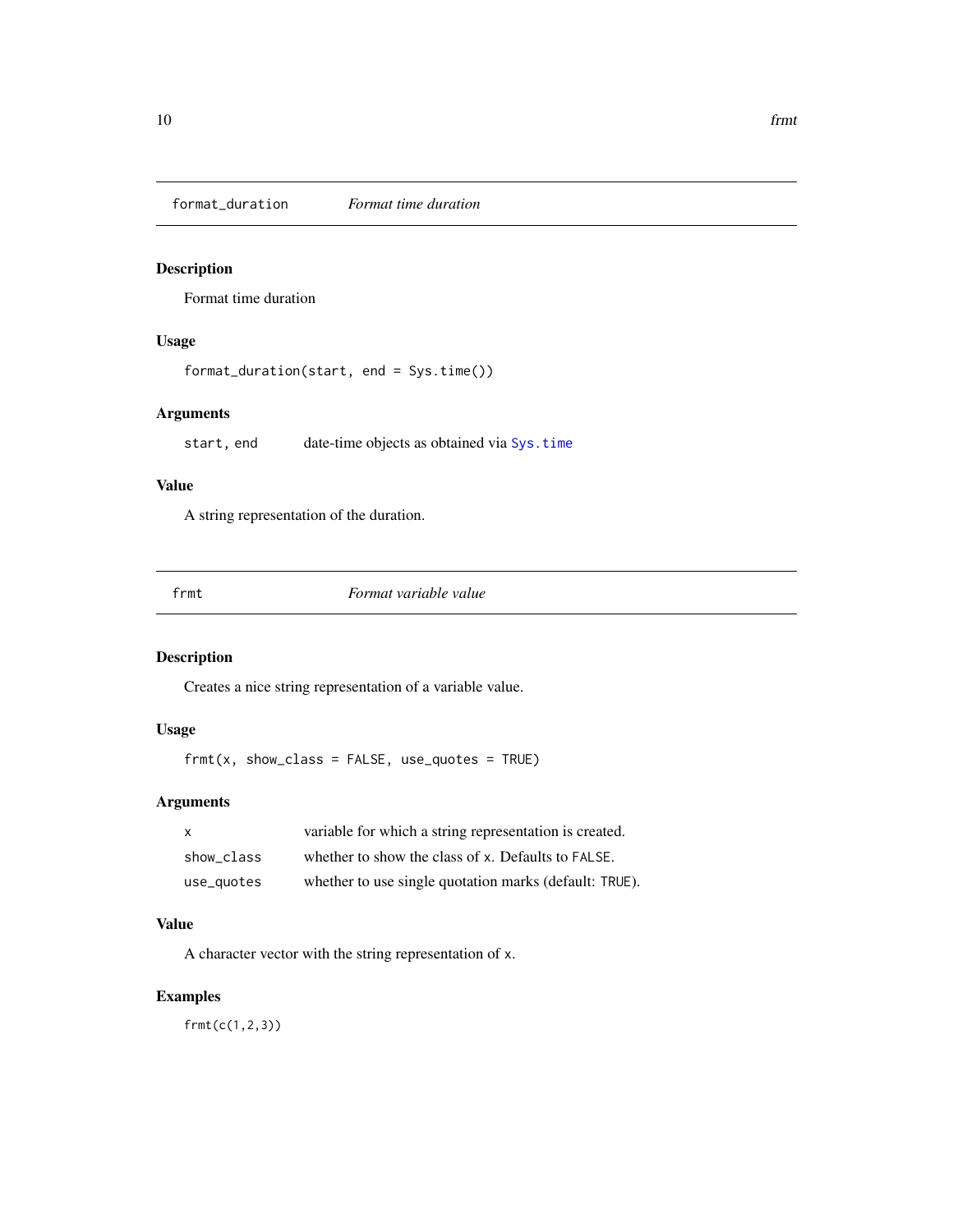<span id="page-10-1"></span><span id="page-10-0"></span>generic\_implementations

*Retrieve generic function implementations*

### Description

Obtains a list of classes for which the supplied generic function has an implementation.

### Usage

```
generic_implementations(generic, remove_default = TRUE)
```
### Arguments

generic name of the generic function. remove\_default whether to keep the default generic implementation in the result.

### Value

A vector with class names for which argument 'generic' has an implementation.

#### Note

Removes the default generic implementation

### See Also

Other developer functions: [crossref\\_description](#page-6-1), [load\\_packages](#page-13-1), [update\\_settings](#page-24-1), [valid\\_pkgname](#page-25-1)

# Examples

```
#get a list of classes which have an implementation for graphics::plot
impls = generic_implementations('plot')
```
get\_breaks *Create nice axis breaks for plots*

# Description

Set the breaks for a graph in nice positions.

#### Usage

```
get_breaks(limits, N = 10, max_breaks = 10, int_only = TRUE,
 multiples_only = FALSE, include_bounds = TRUE)
```
ggplot\_breaks(...)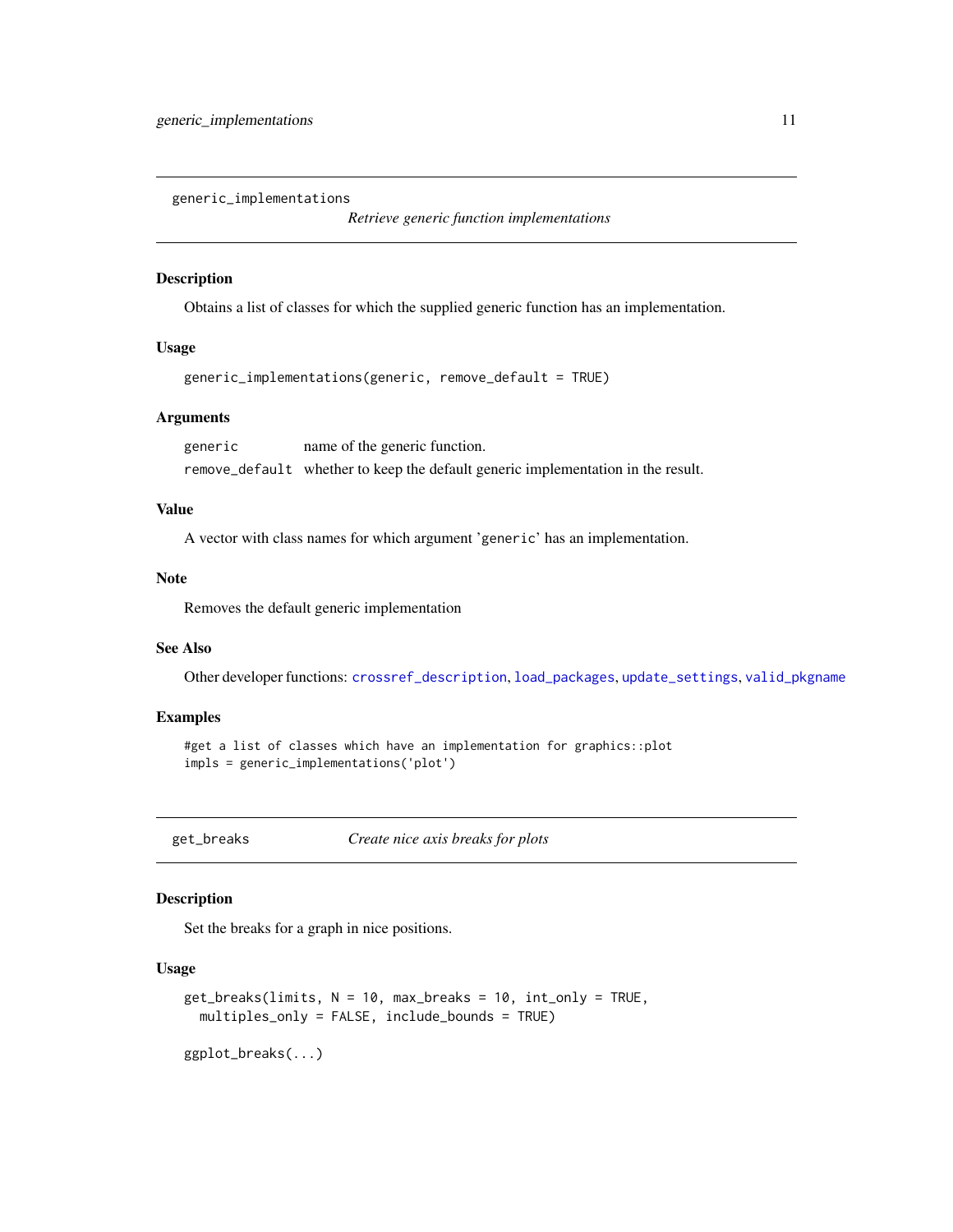| limits     | axis limits. May be either a vector of 2 elements with lower and upper bounds,<br>or a single number (which is the upper bound, the lower bound is then assumed<br>to be $0$ ).            |
|------------|--------------------------------------------------------------------------------------------------------------------------------------------------------------------------------------------|
| N          | step size. The eventual intervals will be multiples of the divisors of N or multi-<br>ples of N when multiples_only is TRUE. Defaults to 10.                                               |
| max_breaks | maximum amount of breaks, defaults to 10.                                                                                                                                                  |
| int_only   | whether only integer divisors of N may be used as breaks, defaults to TRUE.                                                                                                                |
|            | multiples_only whether only multiples of N can be used as breaks, defaults to FALSE.                                                                                                       |
|            | include_bounds whether the resulting breaks should encompass min and max. Defaults to TRUE.                                                                                                |
| .          | Arguments passed on to get_breaks                                                                                                                                                          |
|            | <b>limits</b> axis limits. May be either a vector of 2 elements with lower and upper<br>bounds, or a single number (which is the upper bound, the lower bound is<br>then assumed to be 0). |
|            | N step size. The eventual intervals will be multiples of the divisors of N or<br>multiples of N when multiples_only is TRUE. Defaults to 10.                                               |
|            | max_breaks maximum amount of breaks, defaults to 10.                                                                                                                                       |
|            | <b>int_only</b> whether only integer divisors of N may be used as breaks, defaults to<br>TRUE.                                                                                             |
|            | multiples_only whether only multiples of N can be used as breaks, defaults to<br>FALSE.                                                                                                    |
|            | include_bounds whether the resulting breaks should encompass min and max.<br>Defaults to TRUE.                                                                                             |

### Details

get\_breaks is the base function and creates a vector of breaks ggplot\_breaks is a wrapper and makes usage easier in ggplot2. The limits of the axis may not be known beforehand, but ggplot\_breaks receives it from ggplot and then creates nice breaks.

### Value

A sorted numerical vector with breaks of length |max\_breaks|+2 when include\_bounds is TRUE and of size |max\_breaks| otherwise.

```
get_breaks(24, N=12, max_breaks=15)
```

```
## Not run:
ggplot() + scale_x_continuous(breaks = ggplot_breaks(N=12, max_breaks=15))
## End(Not run)
```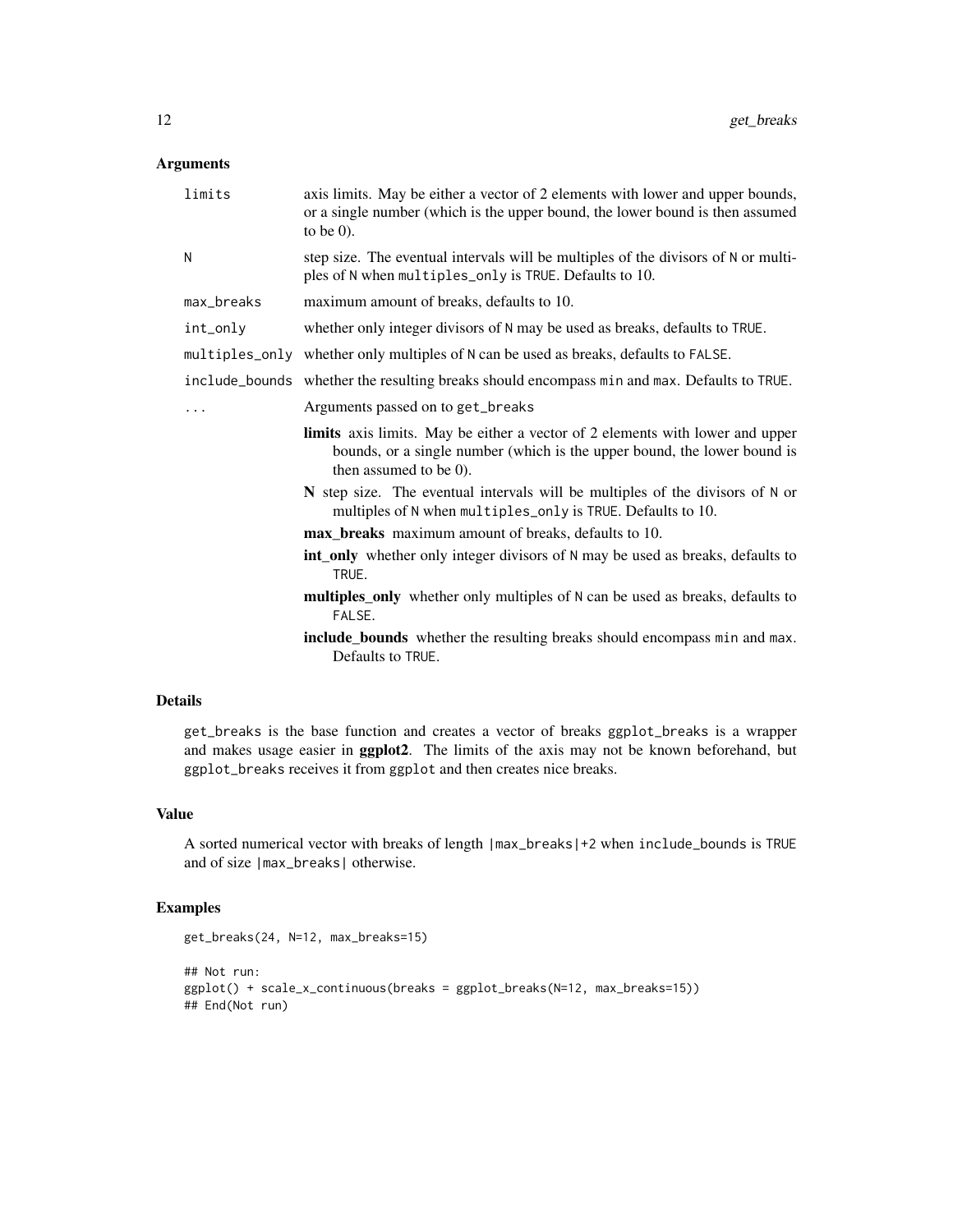<span id="page-12-1"></span><span id="page-12-0"></span>get\_square\_grid *Specifies a square grid which fits N objects.*

### Description

The resulting grid will be of size  $a*a$  or  $a*(a+1)$  where a is an integer. It will therefore always be a square or or have one row/column more than columns/rows.

### Usage

```
get_square_grid(N, moreRows = TRUE)
```
# Arguments

| N        | number of objects.                                                                                                   |
|----------|----------------------------------------------------------------------------------------------------------------------|
| moreRows | whether there should be more rows than columns if the resulting grid is not<br>square. Defaults to more rows (TRUE). |

### Value

A named list with elements rows and columns specifying the size of the optimal grid.

#### Examples

```
get_square_grid(5)
```
inclusion\_flowchart *Patient flowchart*

### Description

Creates a patient flowchart which visualizes exclusions and updates the dataset.

### Usage

```
inclusion_flowchart(dataset, node_text = "%s eligable patients",
 stratum = NULL)
exclude_patients(flowchart, dataset, exclusion_criterium,
  reason = deparse(substitute(exclusion_criterium)),
 node_text = "%s eligable patients", excluded_text = "%s excluded")
```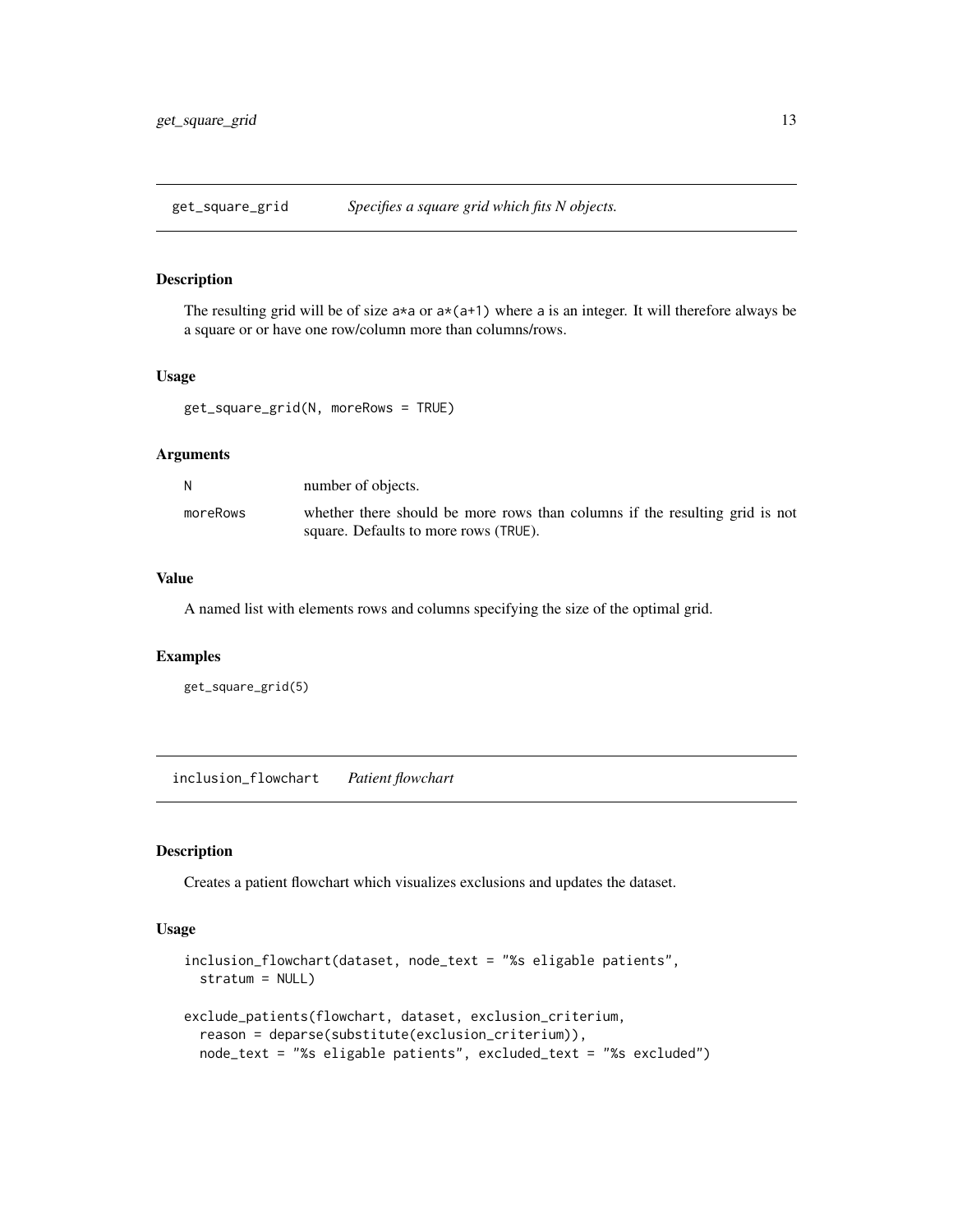| dataset             | The dataset, must be a data.frame.                                                                  |  |
|---------------------|-----------------------------------------------------------------------------------------------------|--|
| node_text           | The text of the starting node, must be a string which can be interpreted by sprintf.                |  |
| stratum             | An optional stratum, must be variable in dataset.                                                   |  |
| flowchart           | The flowchart object.                                                                               |  |
| exclusion_criterium |                                                                                                     |  |
|                     | A boolean statement which is used to select patients to be discarded from the<br>dataset.           |  |
| reason              | An optional string to specify why patients were excluded. Defaults to the exclu-<br>sion criterium. |  |
| excluded_text       | The text of the exclusion node, must be a string which can be interpreted by<br>sprintf.            |  |
|                     |                                                                                                     |  |

### Value

A flowchart (when creating the flowchart), or updated dataset (when excluding patients).

### Note

When excluding patients, the flowchart is updated 'behind the scenes' and is not returned.

#### Examples

```
## Not run:
dataset = survival::lung; dataset$sex = factor(dataset$sex,labels=c("male","female"))
flowchart = inclusion_flowchart(dataset)
dataset = exclude_patients(flowchart, dataset, status==1) #exclude all patients who did not die
dataset = exclude_patients(flowchart, dataset, time<100) #exclude patients with a short follow-up
flowchart #print diagram
```
## End(Not run)

<span id="page-13-1"></span>load\_packages *Load and install packages*

### Description

Utility function to load and optionally install packages if they are missing. When the function terminates, packages are installed (if necessary) and loaded. Upgradeable packages are shown.

#### Usage

```
load_packages(..., install_packages = TRUE, force_install = FALSE,
 show_outdated_packages = FALSE, default_loading_method = FALSE,
  return_library_statements = FALSE)
```
<span id="page-13-0"></span>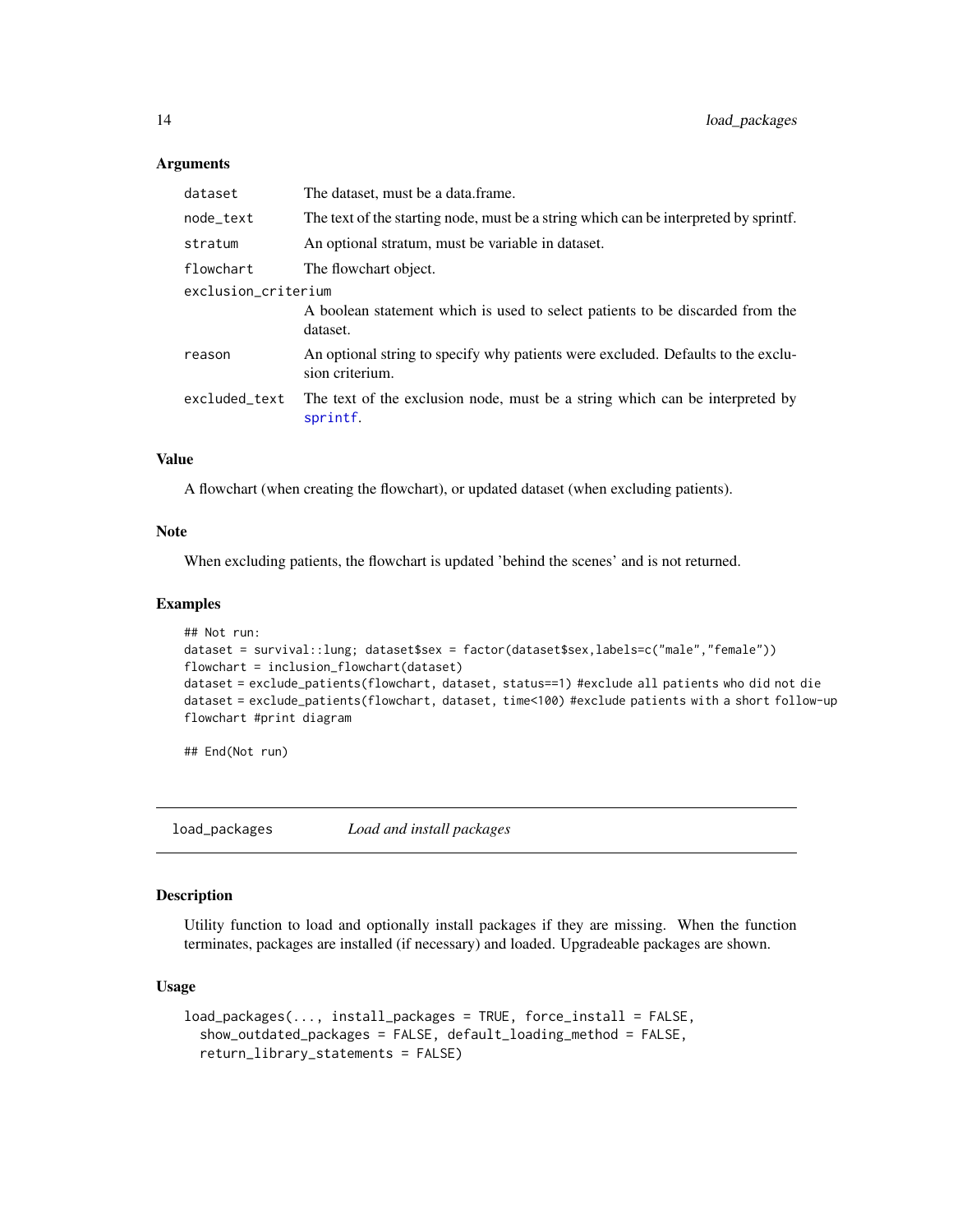# <span id="page-14-0"></span>load\_packages 15

# Arguments

| $\ddotsc$                 | list of package names.                                                          |  |
|---------------------------|---------------------------------------------------------------------------------|--|
| install_packages          |                                                                                 |  |
|                           | whether to install the selected packages.                                       |  |
| force_install             | whether to install packages even if they are installed already.                 |  |
| show_outdated_packages    |                                                                                 |  |
|                           | whether to show a list of packages which are outdated.                          |  |
| default_loading_method    |                                                                                 |  |
|                           | load according to the default R method using only library()                     |  |
| return_library_statements |                                                                                 |  |
|                           | makes this function only return a string containing library () statements which |  |
|                           | can be paste into an R script.                                                  |  |

### Details

load\_packages optionally installs, upgrades and attaches packages to the work space for a list of specified packages.

### Value

Returns invisibly a list with additional package information and results of installing/upgrading and loading.

### See Also

[install.packages](#page-0-0) for installation of new packages, [update.packages](#page-0-0) for updating outdated packages, [library](#page-0-0) for load and attaching packages.

Other developer functions: [crossref\\_description](#page-6-1), [generic\\_implementations](#page-10-1), [update\\_settings](#page-24-1), [valid\\_pkgname](#page-25-1)

### Examples

```
## Not run:
# Package names given one-by-one or in a vector
load_packages(c('magrittr', 'dplyr'))
load_packages('magrittr', 'dplyr')
```

```
# Package names may be unquoted
load_packages(magrittr, dplyr)
load_packages('magrittr','dplyr', install_packages=FALSE)
```
## End(Not run)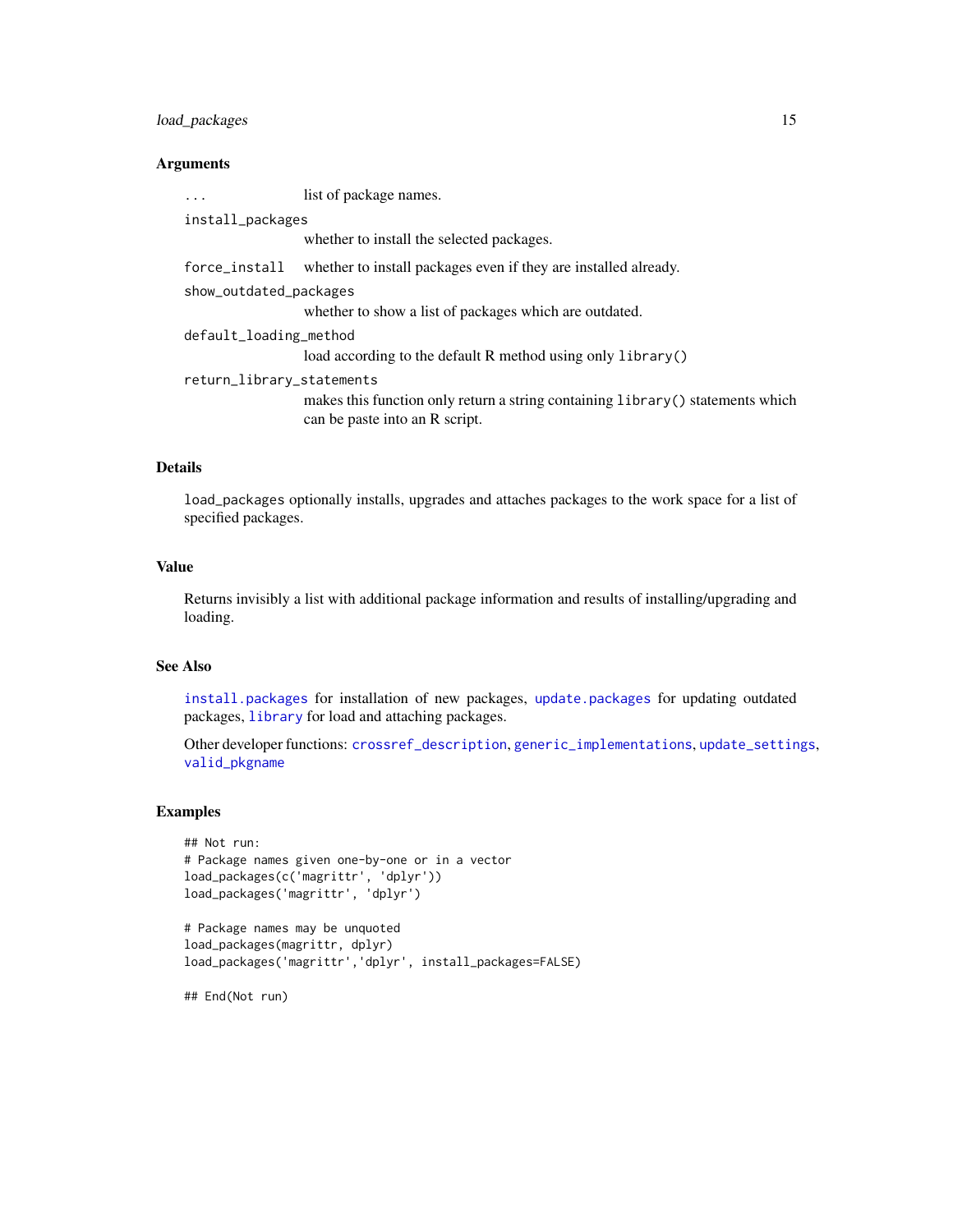<span id="page-15-0"></span>load\_package\_collection

*List package collections*

### Description

List package collections

### Usage

```
load_package_collection(collection_name = names(list_package_collections()),
...)
```
list\_package\_collections()

list\_common\_packages()

load\_common\_packages(...)

# Arguments

collection\_name

One or multiple collection names. Must be in "data\_import", "image\_import", "ggplot", "grid", "su ... list of package names.

print.patient\_flowchart

*Print the patient inclusion flowchart*

# Description

Print the patient inclusion flowchart

# Usage

## S3 method for class 'patient\_flowchart'  $print(x, length = 7, ...)$ 

# Arguments

| X                 | an object used to select a method.                 |
|-------------------|----------------------------------------------------|
| length            | Length of the arrows (to the right)                |
| $\cdot\cdot\cdot$ | further arguments passed to or from other methods. |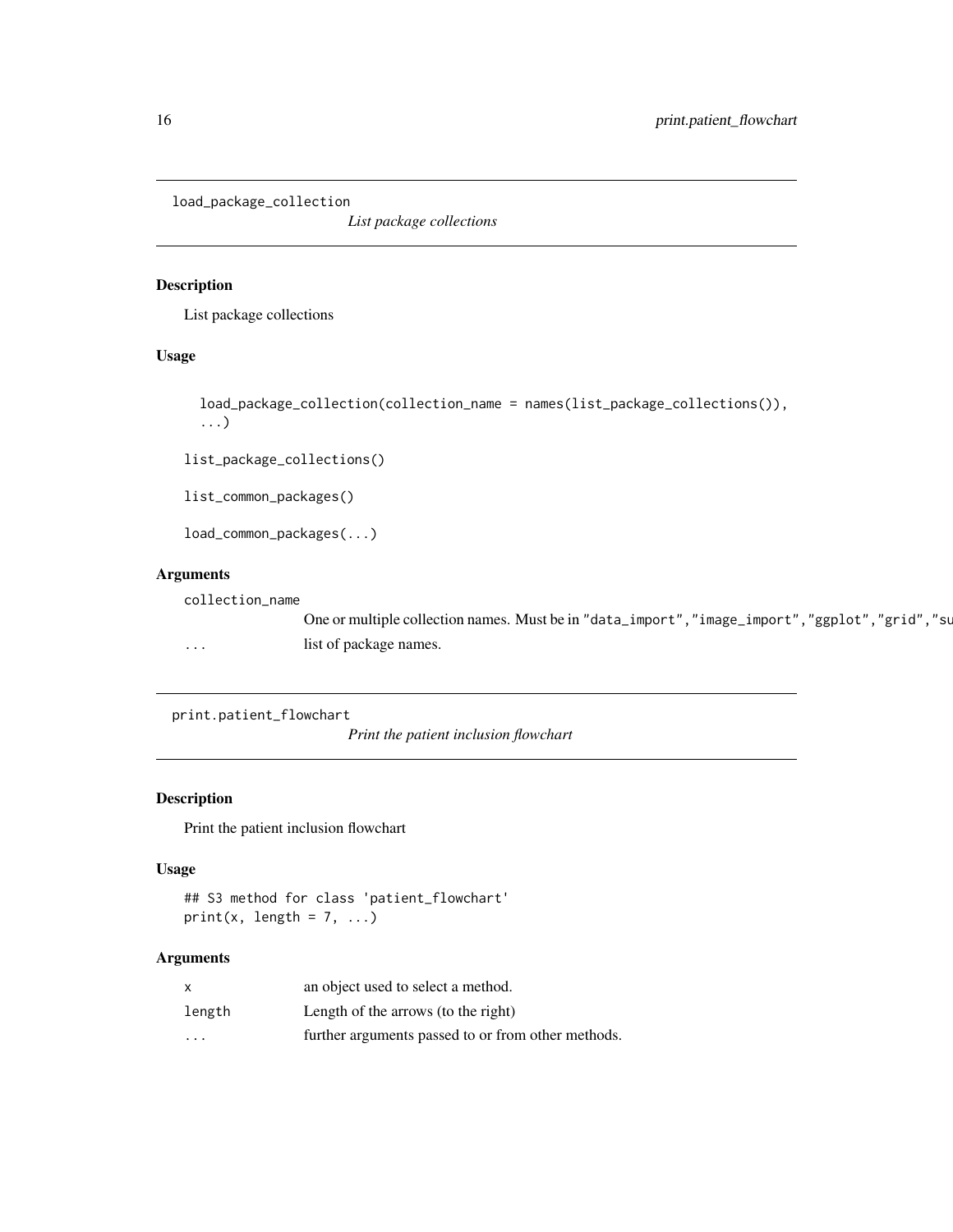<span id="page-16-0"></span>print.percentage\_table

*Print a formatted percentage table*

### Description

Print a formatted percentage table

### Usage

```
## S3 method for class 'percentage_table'
print(x, \ldots)
```
# Arguments

|         | An object of class percentage_table                |
|---------|----------------------------------------------------|
| $\cdot$ | further arguments passed to or from other methods. |

### Examples

print(percentage\_table(iris\$Species))

progressbar *Creates an animated progress bar*

# Description

Creates an animated progress bar

# Usage

```
progressbar(format = "[[[]]/-\\][ ]]", width = 20, refresh = 200,
 n_iterations = NULL)
render(object, ...)
## S3 method for class 'fraction_progressbar'
render(object, progress,
 show_progress = c("nothing", "percentage"), ...)## S3 method for class 'iteration_progressbar'
render(object, progress,
  show_progress = c("nothing", "percentage", "iteration"), ...)## S3 method for class 'progressbar'
render(object, show_progress = c("nothing",
  "percentage", "iteration"), ...)
```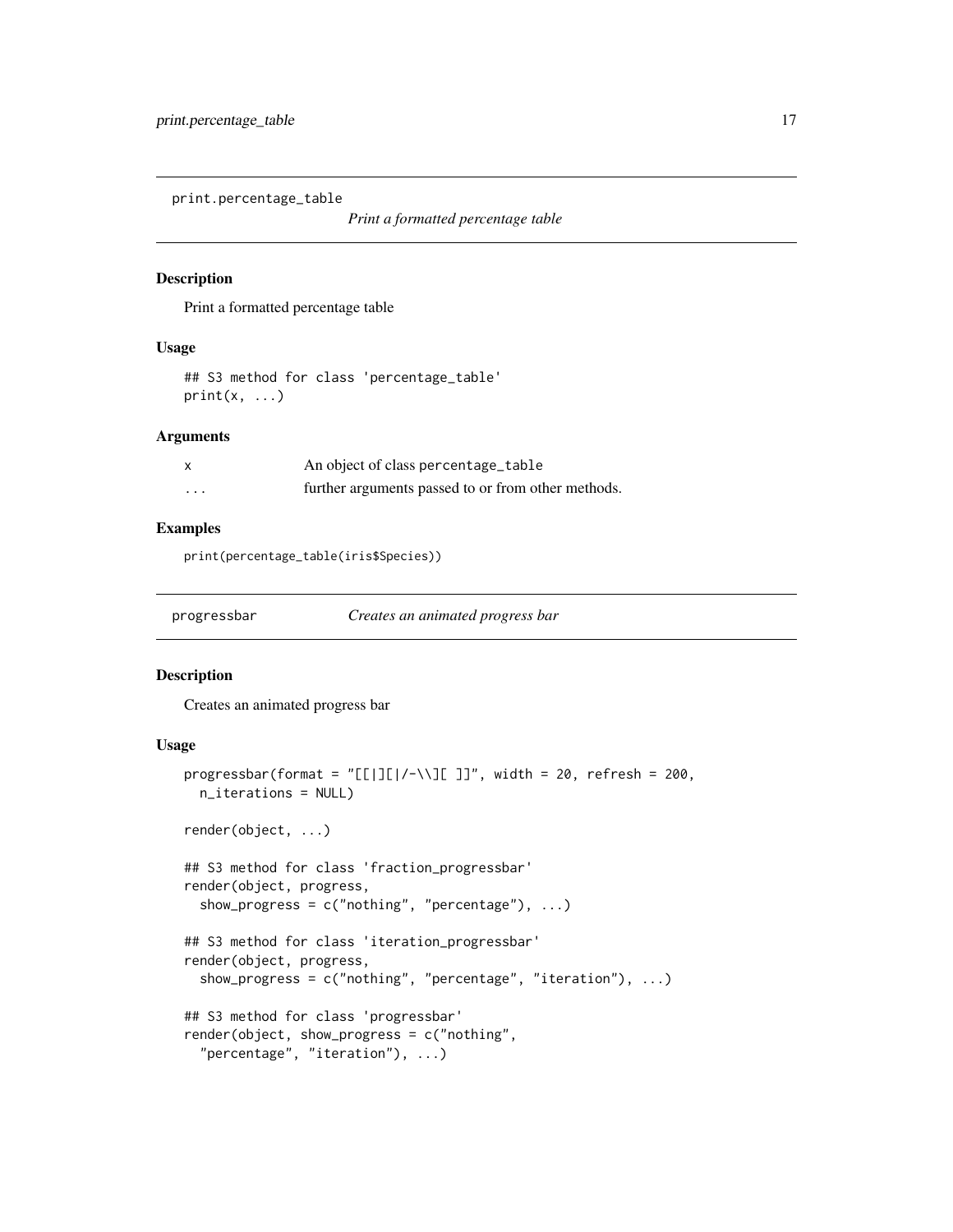| format        | character vector containing the format of the animation. See 'details' for more<br>information.                                                                |
|---------------|----------------------------------------------------------------------------------------------------------------------------------------------------------------|
| width         | progress bar width.                                                                                                                                            |
| refresh       | refresh rate in milliseconds of the animation.                                                                                                                 |
| n_iterations  | optional parameter, specifies the number of total iterations. When updating the<br>progress bar it is then sufficient to specify the current iteration number. |
| object        | animated progress bar.                                                                                                                                         |
| $\ddots$      | further arguments passed to or from other methods.                                                                                                             |
| progress      | either the iteration number (if n_iterations is set), or the progress fraction (in<br>$[0,1]$ ).                                                               |
| show_progress | how to show the progress. Either not to show it (default), show a percentage or<br>if n_iterations is set to show the number of iterations.                    |

### Details

The format of the progress bar is given by a character vector. It consists of 5 parts:

- 1. the left border of the progress bar consisting of 0 or more characters.
- 2. a pair of square brackets containing a single character which represents the loaded area.
- 3. a pair of square brackets containing 0 or more characters. These are animated on the border between the loaded and unloaded area.
- 4. a pair of square brackets containing a single character which represents the unloaded area.
- 5. the right border of the progress bar consisting of 0 or more characters.

The format follows the following regular expression: ^.\*?[.?][.\*?][.?].\*\$

```
## Not run:
# simple progressbar
bar = progressbar(format = "[[[][]/-\1][[]']')# fancy progressbar using UTF-8 codes
n_operations = 1000
bar2 = progressbar(format="\u25ba[\u2589][\u2580\u2584][\u3000]\u25c4", n_iterations=n_operations)
for(i in 1:n_operations) {
  cat("\r", render(bar),sep="")
  Sys.sleep(0.01)
}
## End(Not run)
```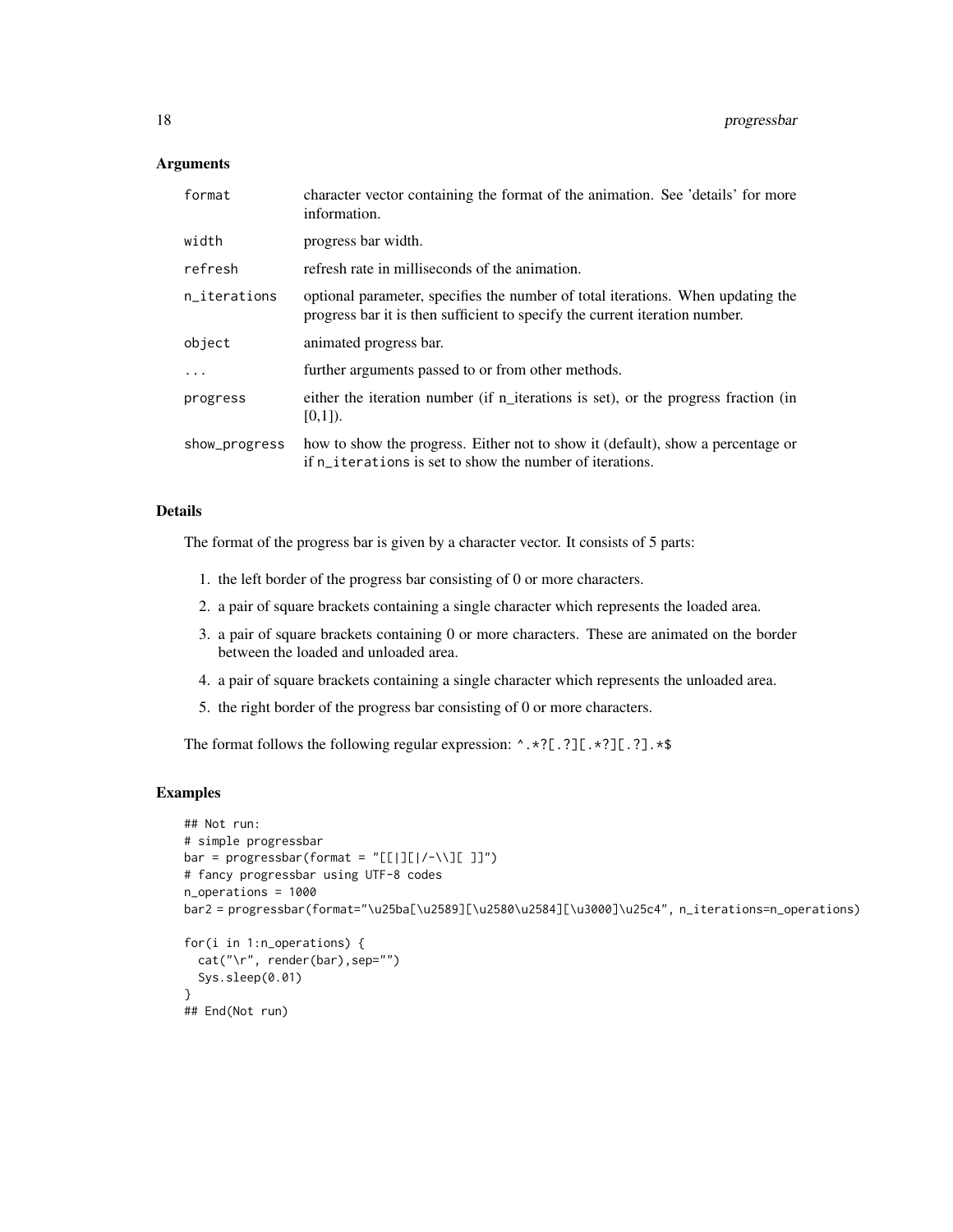<span id="page-18-0"></span>redundant\_packages *Find redundant packages*

# Description

Find redundant packages

### Usage

redundant\_packages(packages)

### Arguments

packages list of package names.

# Details

Certain packages have a direct dependency on other packages. In that case it is unnecessary to attach the latter packages. This function finds those packages and returns them in a named list. For each named item, the name is imported by the value in the list.

# Value

A named list of packages names, where each value is a vector of packages already loading the corresponding package.

# Examples

```
## Not run:
#grid does not have be loaded since gridGraphics already does so.
redundant_packages(c("gridGraphics","grid"))
```
## End(Not run)

<span id="page-18-1"></span>rm\_empty\_rows *Remove empty rows*

# Description

Remove empty rows

#### Usage

rm\_empty\_rows(dataframe)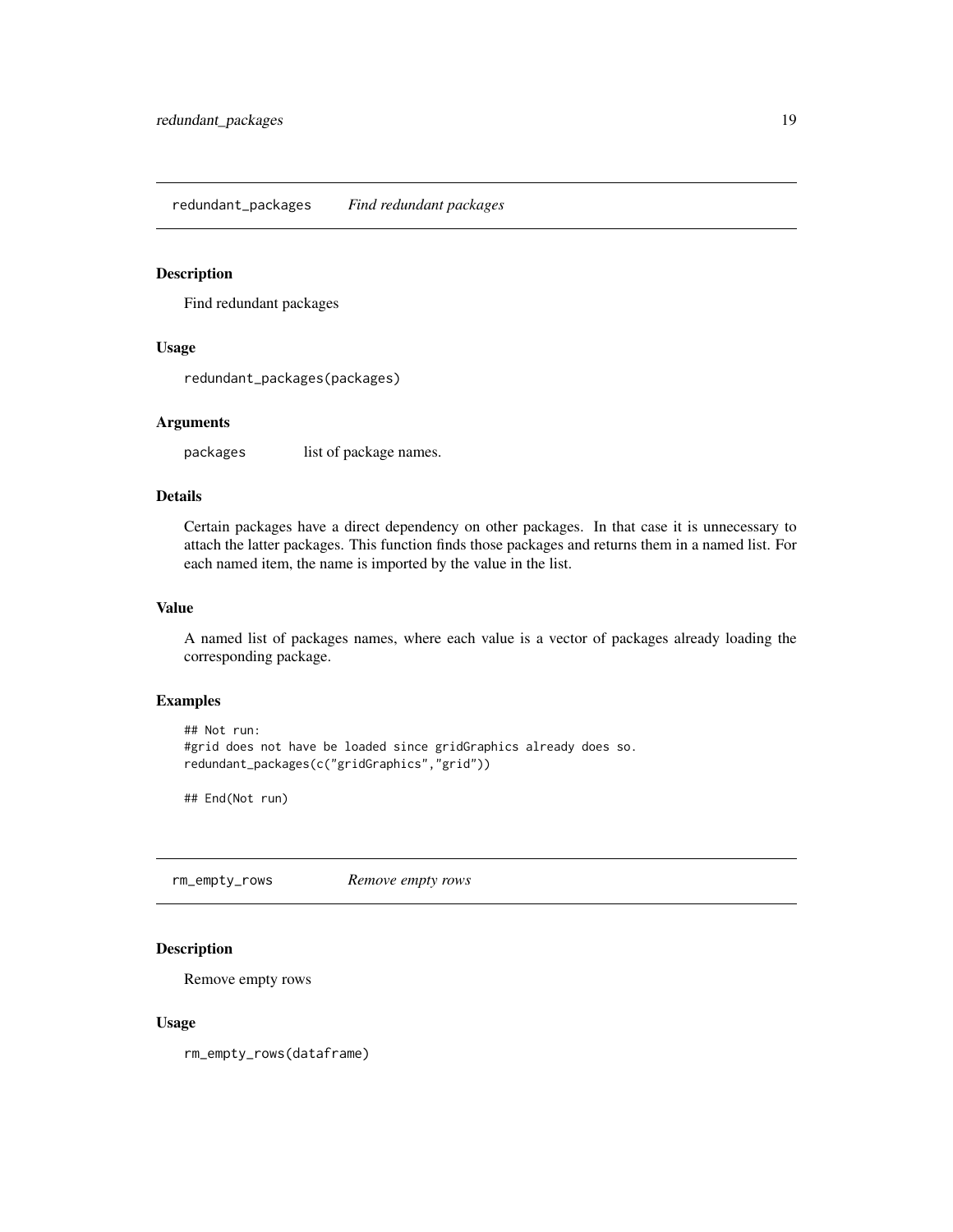<span id="page-19-0"></span>dataframe data.frame object.

# Value

A data.frame with rows removed that only contain NA.

# See Also

Other NA functions: [rm\\_na](#page-19-1)

# Examples

```
data <- rbind(c(1,2,3), c(1, NA, 4), c(4,6,7), c(NA, NA, NA), c(4, 8, NA))
rm_empty_rows(data)
```
<span id="page-19-1"></span>rm\_na *Remove* NA

# Description

Remove NA

### Usage

rm\_na(x)

# Arguments

x vector containing possible NA values.

# Value

Vector without NA

# See Also

Other NA functions: [rm\\_empty\\_rows](#page-18-1)

# Examples

rm\_na(c(1,2,NA,54))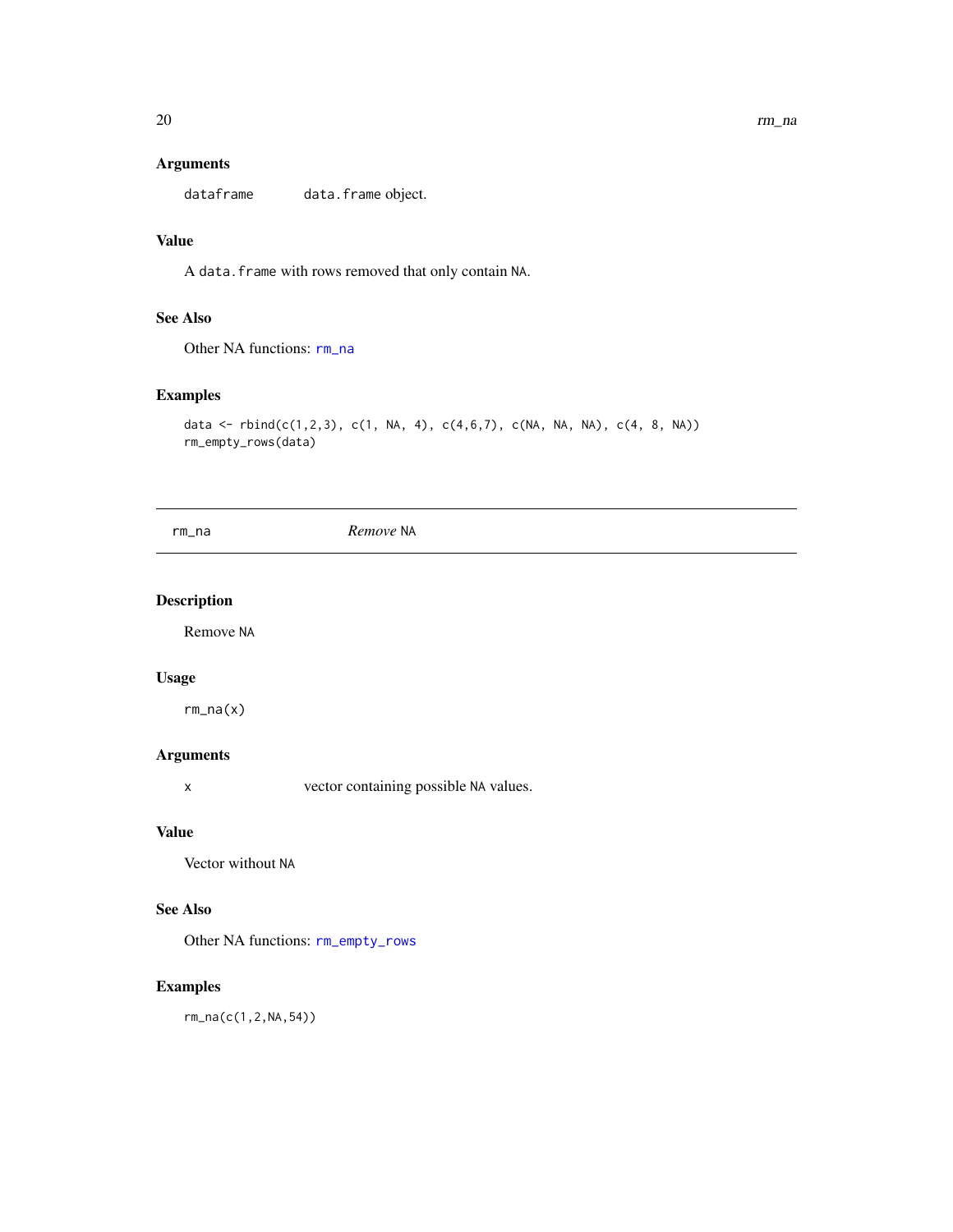<span id="page-20-0"></span>

### Description

Rounds a number to a specified amount of digits and returns the string value.

## Usage

```
rnd_dbl(dbl, digits = 3)
```
# Arguments

| db]    | number to be rounded.                                               |
|--------|---------------------------------------------------------------------|
| digits | number of digits the number needs to be rounded to (defaults to 3). |

### Value

A string value of the number rounded to the specified amount of digits.

### Examples

rnd\_dbl(1.26564,digits = 2)

separate\_values *Separate values*

# Description

Separates real numbers from one another that are to close to each other. In the resulting set, the values are separated by a minimum distance, bounded by lower and upper limits and are constraint to be as close as possible to their original values.

### Usage

```
separate_values(X, distance = 0.05, min = 0, max = 1)
```
### Arguments

|          | numerical vector of real numbers.                                                          |
|----------|--------------------------------------------------------------------------------------------|
| distance | minimum distance between subsequent numbers. Must be a scalar or vector of<br>size   X   . |
| min. max | lower and upper limits.                                                                    |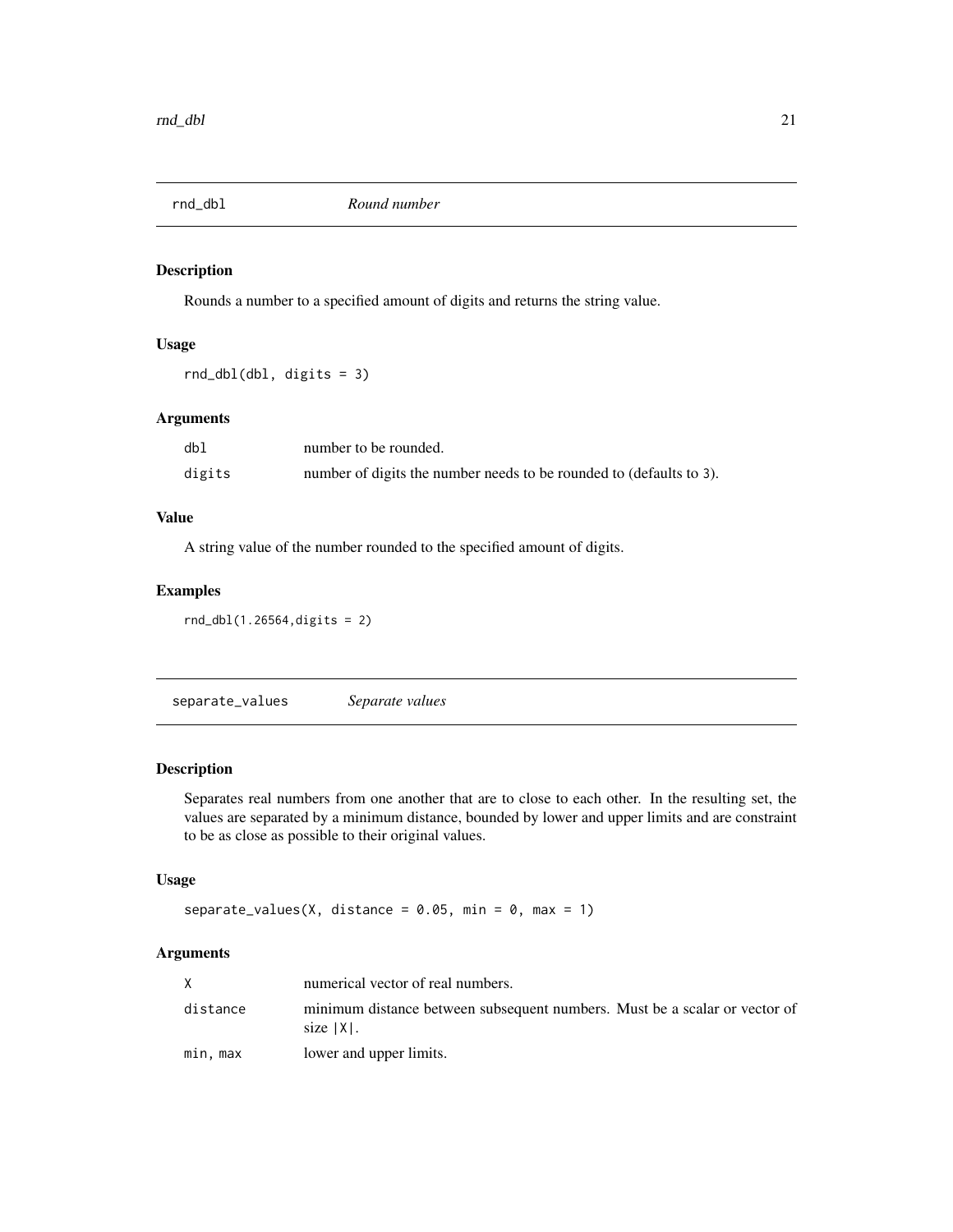# <span id="page-21-0"></span>Details

This function can be used for example to separate labels that are too close to one another. The resulting vector will create enough space, such that the labels do not overlap any more, yet are still close to their original values.

The output vector has the following properties. For all elements  $e_i$ , min  $\leq e_i$   $\leq$  max. For the distance D between  $e_i$  and  $e_i(t+1)$ ,  $D \geq max(d_i, d_i(t+1))$ . And finally, the distance between e\_i and X\_i is minimized for all e\_i.

### Value

A numerical vector with the same length as X, with numbers bounded by min and max, close to their original values and with the minimum allowed distance between subsequent values.

### Examples

```
separate_value(s(0.3, 0.4, 0.41), distance = 0.05, min = 0, max = 1)
```
sep\_thousands *Adds comma's to separate thousands in numbers*

### Description

Adds comma's to separate thousands in numbers

### Usage

```
sep_thousands(n)
```
#### Arguments

n a real number

### Value

A string with the number and thousands separated by comma's.

#### Examples

sep\_thousands(13243.33) #13,243.33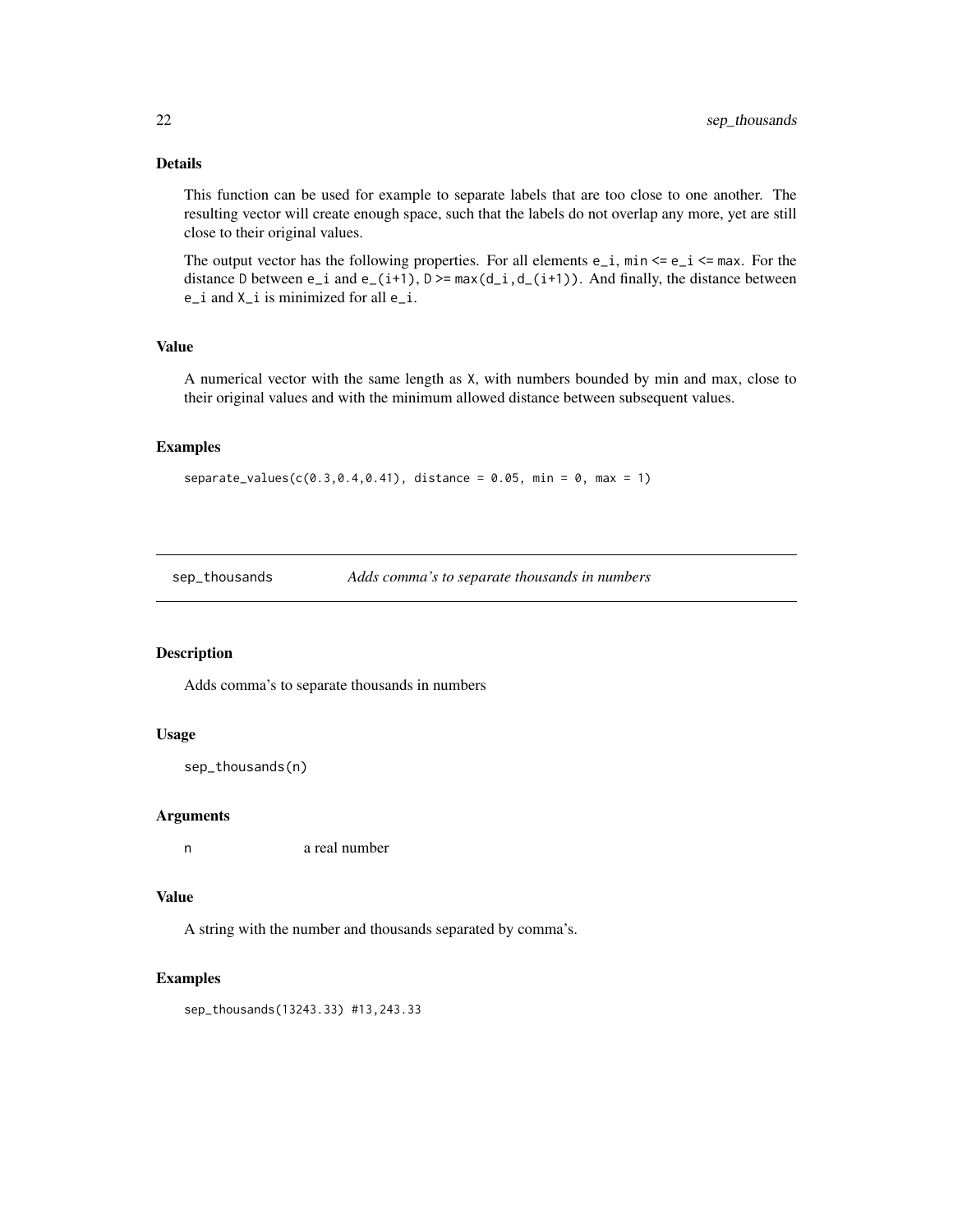<span id="page-22-0"></span>

# Description

Creates an animated spinner

# Usage

```
spinner(format = "|/-\1, refresh = 200)
```

```
## S3 method for class 'spinner'
render(object, ...)
```
# Arguments

| format   | character vector containing the format of the animation. See 'details' for more<br>information. |
|----------|-------------------------------------------------------------------------------------------------|
| refresh  | refresh rate in milliseconds of the animation.                                                  |
| object   | animated spinner.                                                                               |
| $\cdots$ | further arguments passed to or from other methods.                                              |

# Details

The format of the spinner simply consists of the characters in order which the spinner cycles through.

```
## Not run:
sp = spinner("|/-\\\ \n\sqrt{")}n_operations = 100
for(i in 1:n_operations) {
  cat("\r", render(sp),sep="")
  Sys.sleep(0.01)
}
## End(Not run)
```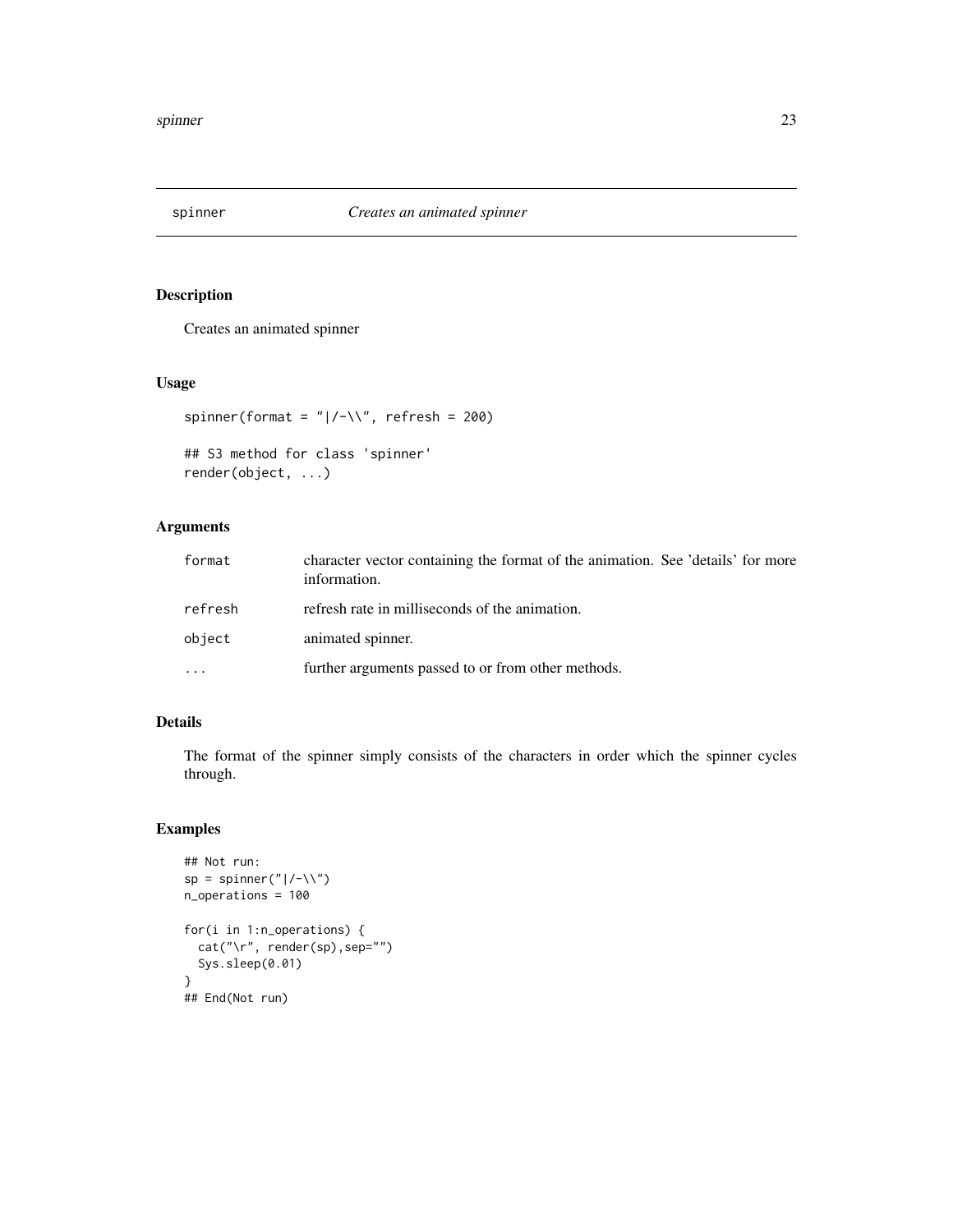<span id="page-23-0"></span>

# Description

Clears workspace, deletes all objects from global environment, clears graphics and (optionally) sets working directory.

# Usage

```
startup(removeObjects = TRUE, runGarbageCollection = TRUE,
 clearGraphics = TRUE, folder = NULL, verbose = TRUE)
```
# Arguments

|                      | removeObjects whether to remove objects from the workspace.   |
|----------------------|---------------------------------------------------------------|
| runGarbageCollection |                                                               |
|                      | whether to run the garbage collection.                        |
| clearGraphics        | whether to clear the graphics from the R studio plots screen. |
| folder               | folder name to set the current working directory.             |
| verbose              | whether to print informative messages during cleaning.        |

# Examples

## Not run: startup()

stfu *S.T.F.U.: Stop Text From turning Up*

### Description

S.T.F.U.: Stop Text From turning Up

# Usage

stfu(expr)

# Arguments

expr expression to evaluate in silence.

# Value

Returns invisibly the result of expr.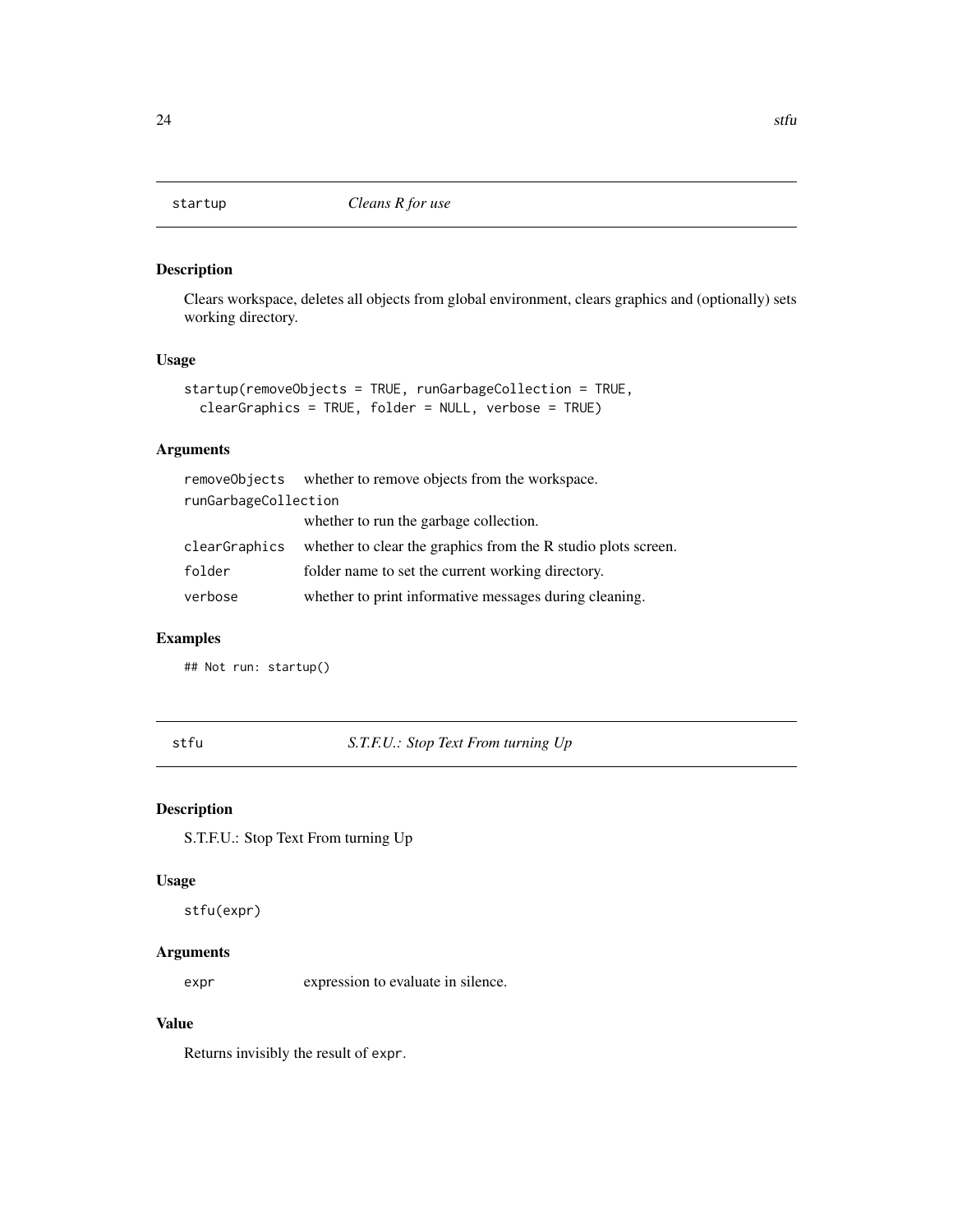# <span id="page-24-0"></span>update\_settings 25

# Warning

Make sure to call this function always directly on the expression and never indirectly e.g. via pipes. Example: stfu(expr) is correct, but expr %>% stfu will not hide the output. However, the expr argument itself may contain pipes.

### Examples

stfu(print("hi"))

<span id="page-24-1"></span>update\_settings *Update default function settings*

# Description

Uses ellipsis parameter to update a list of default settings.

# Usage

```
update_settings(default, ...)
```
# Arguments

| default   | named list of default values for settings.                 |
|-----------|------------------------------------------------------------|
| $\ddotsc$ | optional settings values to override the default settings. |

# Value

The updated list of settings with updated values.

# See Also

Other developer functions: [crossref\\_description](#page-6-1), [generic\\_implementations](#page-10-1), [load\\_packages](#page-13-1), [valid\\_pkgname](#page-25-1)

```
foo = function(...) {
  default = list(a=1)settings = update_settings(default, ...)
}
## Not run: foo(a=2, b=3)
```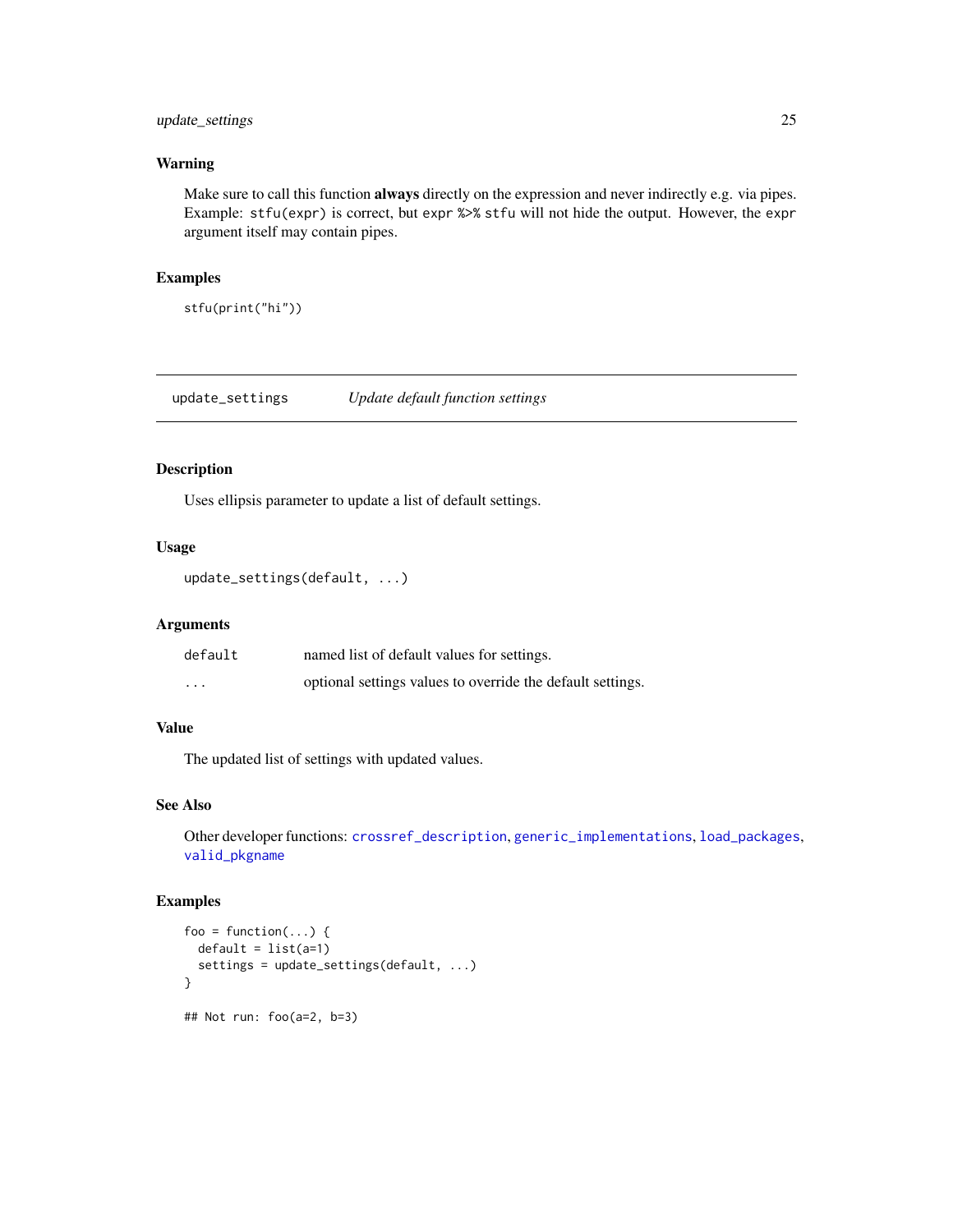<span id="page-25-1"></span><span id="page-25-0"></span>

### Description

Naming rule obtained from *'Writing R Extensions'* manual. The corresponding regular expression used for verifying the package name is "[[:alpha:]][[:alnum:]\.]\*[[:alnum:]]". For function names this is " $((?:[[:alpha:]])\.\,(?![0-9]))[[:alnum:]]\.\,]\star)$ "

#### Usage

valid\_pkgname(pkg)

valid\_funcname(func)

### Arguments

| pkg  | string vector containing package names. Can be a vector of strings with size of<br>at least 1.  |
|------|-------------------------------------------------------------------------------------------------|
| func | string vector containing function names. Can be a vector of strings with size of<br>at least 1. |

### Value

A named logical indicating whether the package name is valid.

### References

[make.names](#page-0-0), ['Writing R Extensions'](https://cran.r-project.org/doc/manuals/r-devel/R-exts.html#The-DESCRIPTION-file) manual.

### See Also

Other developer functions: [crossref\\_description](#page-6-1), [generic\\_implementations](#page-10-1), [load\\_packages](#page-13-1), [update\\_settings](#page-24-1)

```
valid_pkgname("hgutils") # valid
valid_pkgname("ggplot2") # valid
valid_pkgname("pkg2.-1") # invalid
valid_funcname(".hgutils") # valid
valid_funcname("ggplot2") # valid
valid_funcname(".2pkg") # invalid
```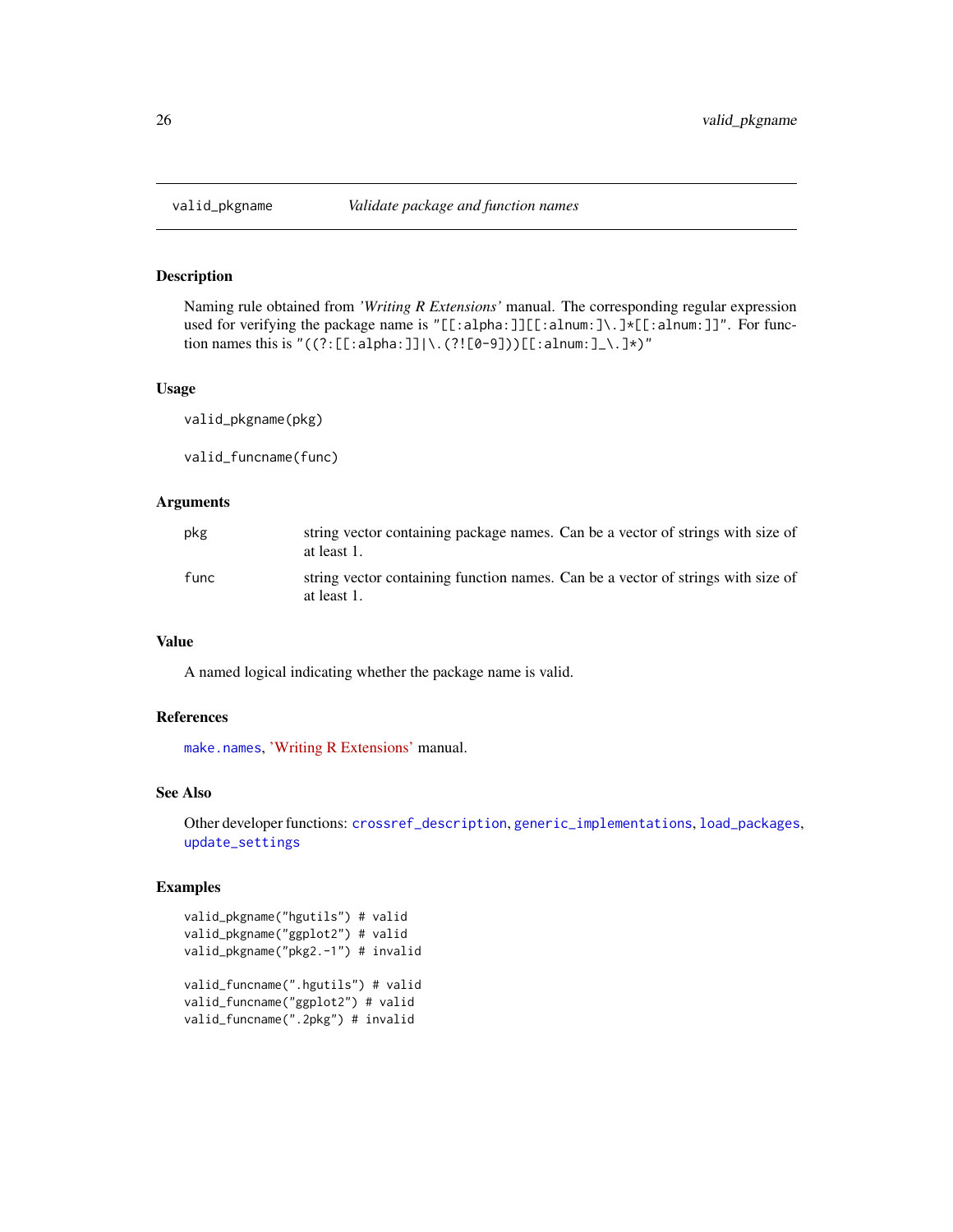<span id="page-26-0"></span>wrap\_text\_table *Wrap string table*

# Description

Wrap string table

# Usage

```
wrap_text_table(string, exdent, min_size = 9, table_width = 80 -
 exdent)
```
# Arguments

| string      | character vector of strings to reformat.                                                                       |
|-------------|----------------------------------------------------------------------------------------------------------------|
| exdent      | non-negative integer giving indentation of following lines in each paragraph                                   |
| min_size    | minimal size where a table is constructed, otherwise elements are concatenated<br>with $\cdot$ $\cdot$ $\cdot$ |
| table_width | table character width.                                                                                         |

# Value

A character vector of a wrapped table where rows are separated by the newline character.

# See Also

[str\\_wrap](#page-0-0), [get\\_square\\_grid](#page-12-1).

# Examples

cat(wrap\_text\_table(LETTERS, exdent=0))